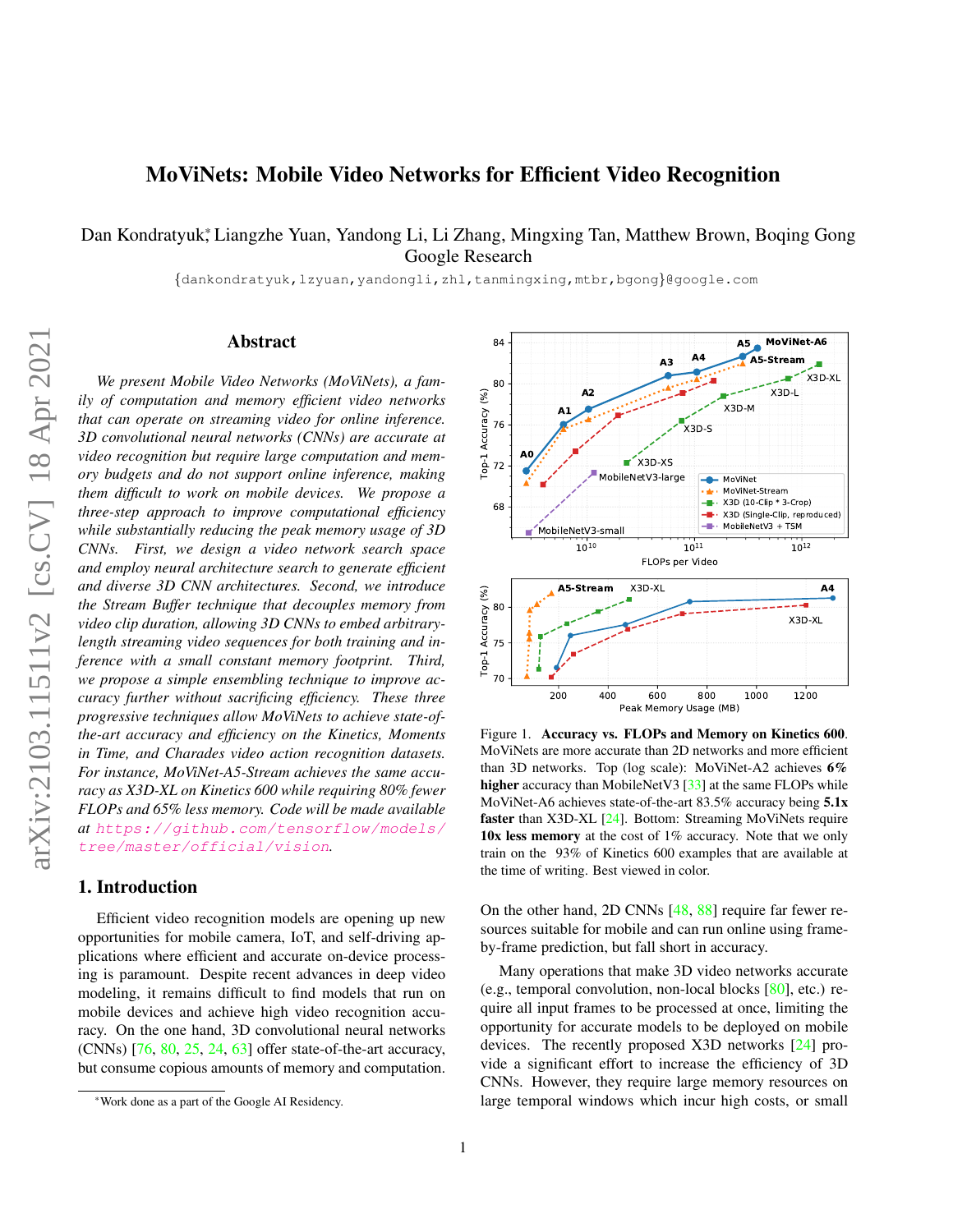<span id="page-1-0"></span>temporal windows which reduce accuracy. Other works aim to improve 2D CNNs' accuracy using temporal aggregation [\[48,](#page-10-1) [23,](#page-9-3) [82,](#page-11-3) [51,](#page-10-2) [22\]](#page-9-4), however their limited inter-frame interactions reduce these models' abilities to adequately model long-range temporal dependencies like 3D CNNs.

This paper introduces *three progressive steps* to design efficient video models which we use to produce Mobile Video Networks (MoViNets), a family of memory and computation efficient 3D CNNs.

- 1. We first define a MoViNet search space to allow Neural Architecture Search (NAS) to efficiently trade-off spatiotemporal feature representations.
- 2. We then introduce Stream Buffers for MoViNets, which process videos in small consecutive subclips, requiring constant memory without sacrificing long temporal dependencies, and which enable online inference.
- 3. Finally, we create Temporal Ensembles of streaming MoViNets, regaining the slightly lost accuracy from the stream buffers.

First, we design the MoViNet search space to explore how to mix spatial, temporal, and spatiotemporal operations such that NAS can find optimal feature combinations to trade-off efficiency and accuracy. Figure [1](#page-0-0) visualizes the efficiency of the generated MoViNets. MoViNet-A0 achieves similar accuracy to MobileNetV3-large+TSM [\[33,](#page-9-2) [48\]](#page-10-1) on Kinetics 600 [\[39\]](#page-10-3) with 75% fewer FLOPs. MoViNet-A6 achieves state-of-the-art 83.5% accuracy, 1.6% higher than X3D-XL [\[24\]](#page-9-1), requiring 60% fewer FLOPs.

Second, we create streaming MoViNets by introducing the stream buffer to reduce memory usage from linear to constant in the number of input frames for both training and inference, allowing MoViNets to run with substantially fewer memory bottlenecks. E.g., the stream buffer reduces MoViNet-A5's memory usage by 90%. In contrast to traditional multi-clip evaluation (test-time data augmentation) approaches [\[65,](#page-11-4) [78\]](#page-11-5) which also reduce memory, a stream buffer carries over temporal dependencies between consecutive non-overlapping subclips by caching feature maps at subclip boundaries. The stream buffer allows for a larger class of operations to enhance online temporal modeling than the recently proposed temporal shift  $[48]$ . We equip the stream buffer with temporally unidirectional causal operations like causal convolution [\[55\]](#page-10-4), cumulative pooling, and causal squeeze-and-excitation [\[34\]](#page-9-5) with positional encoding to force temporal receptive fields to look only into past frames, enabling MoViNets to operate incrementally on streaming video for online inference. However, the causal operations come at a small cost, reducing accuracy on Kinetics 600 by 1% on average.

Third, we temporally ensemble MoViNets, showing that they are more accurate than single large networks while achieving the same efficiency. We train two streaming MoViNets independently with the same total FLOPs as a single model and average their logits. This simple technique gains back the loss in accuracy when using stream buffers.

Taken together, these three techniques create MoViNets that are high in accuracy, low in memory usage, efficient in computation, and support online inference. We search for MoViNets using the Kinetics 600 dataset [\[9\]](#page-8-0) and test them extensively on Kinetics 400 [\[39\]](#page-10-3), Kinetics 700 [\[10\]](#page-8-1), Moments in Time [\[54\]](#page-10-5), Charades [\[64\]](#page-10-6), and Something-Something V2 [\[28\]](#page-9-6).

# 2. Related Work

Efficient Video Modeling. Deep neural networks have made remarkable progress for video understanding [\[35,](#page-9-7) [65,](#page-11-4) [74,](#page-11-6) [79,](#page-11-7) [12,](#page-9-8) [80,](#page-11-1) [60,](#page-10-7) [24,](#page-9-1) [25\]](#page-9-0). They extend 2D image models with a temporal dimension, most notably incorporating 3D convolution [\[35,](#page-9-7) [73,](#page-11-8) [74,](#page-11-6) [84,](#page-11-9) [29,](#page-9-9) [59,](#page-10-8) [36,](#page-9-10) [63\]](#page-10-0).

Improving the efficiency of video models has gained increased attention [\[25,](#page-9-0) [75,](#page-11-10) [26,](#page-9-11) [24,](#page-9-1) [48,](#page-10-1) [23,](#page-9-3) [6,](#page-8-2) [14,](#page-9-12) [45,](#page-10-9) [57\]](#page-10-10). Some works explore the use of 2D networks for video recognition by processing videos in smaller segments followed by late fusion [\[38,](#page-10-11) [20,](#page-9-13) [86,](#page-11-11) [79,](#page-11-7) [26,](#page-9-11) [69,](#page-11-12) [44,](#page-10-12) [47,](#page-10-13) [80,](#page-11-1) [87,](#page-11-13) [88\]](#page-11-2). The Temporal Shift Module [\[48\]](#page-10-1) uses early fusion to shift a portion of channels along the temporal axis, boosting accuracy while supporting online inference.

Causal Modeling. WaveNet [\[55\]](#page-10-4) introduces causal convolution, where the receptive field of a stack of 1D convolutions only extends to features up to the current time step. We take inspiration from other works using causal convolutions  $[11, 13, 17, 15, 18]$  $[11, 13, 17, 15, 18]$  $[11, 13, 17, 15, 18]$  $[11, 13, 17, 15, 18]$  $[11, 13, 17, 15, 18]$  $[11, 13, 17, 15, 18]$  $[11, 13, 17, 15, 18]$  $[11, 13, 17, 15, 18]$  $[11, 13, 17, 15, 18]$  to design stream buffers for online video model inference, allowing frame-by-frame predictions with 3D kernels.

**Multi-Objective NAS.** The use of NAS  $[89, 49, 56, 71, 8, 10]$  $[89, 49, 56, 71, 8, 10]$  $[89, 49, 56, 71, 8, 10]$  $[89, 49, 56, 71, 8, 10]$  $[89, 49, 56, 71, 8, 10]$  $[89, 49, 56, 71, 8, 10]$  $[89, 49, 56, 71, 8, 10]$  $[89, 49, 56, 71, 8, 10]$  $[89, 49, 56, 71, 8, 10]$  $[89, 49, 56, 71, 8, 10]$ [37\]](#page-9-18) with multi-objective architecture search has also grown in interest, producing more efficient models in the process for image recognition [\[71,](#page-11-15) [8,](#page-8-4) [4\]](#page-8-5) and video recognition  $[57, 63]$  $[57, 63]$  $[57, 63]$ . We make use of TuNAS  $[4]$ , a one-shot NAS framework which uses aggressive weight sharing that is well-suited for computation intensive video models.

Efficient Ensembles. Deep ensembles are widely used in classification challenges to boost the performance of CNNs [\[7,](#page-8-6) [66,](#page-11-16) [70,](#page-11-17) [30\]](#page-9-19). More recent results indicate that deep ensembles of small models can be more efficient than single large models on image classification [\[40,](#page-10-16) [52,](#page-10-17) [67,](#page-11-18) [42,](#page-10-18) [27\]](#page-9-20), and we extend these findings to video classification.

# 3. Mobile Video Networks (MoViNets)

This section describes our progressive three-step approach to MoViNets. We first detail the design space to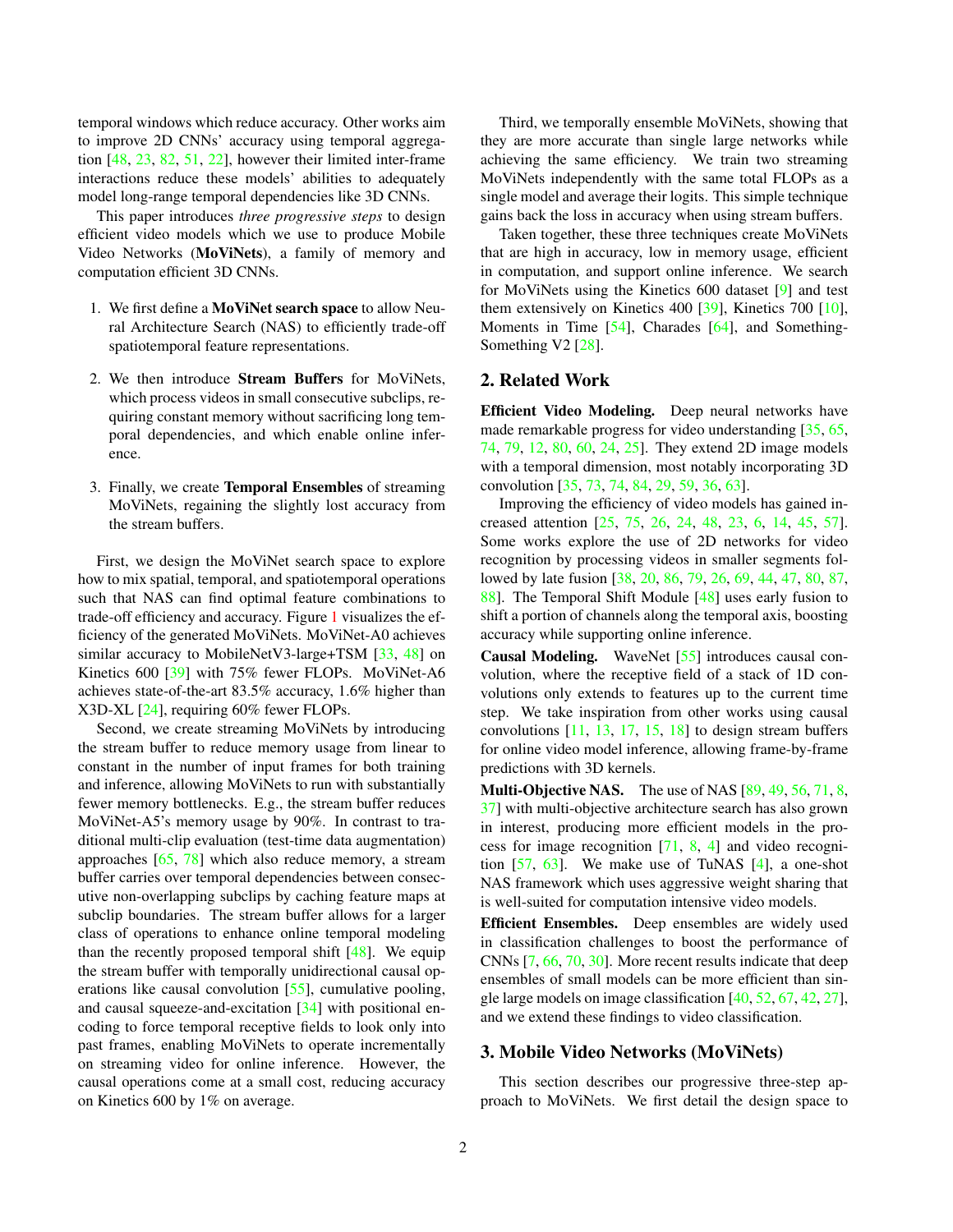<span id="page-2-1"></span>

| <b>STAGE</b>       | <b>NETWORK OPERATIONS</b>                                                                                                 | <b>OUTPUT SIZE</b>        |
|--------------------|---------------------------------------------------------------------------------------------------------------------------|---------------------------|
| data               | stride $\tau$ , RGB                                                                                                       | $T \times S^2$            |
| conv <sub>1</sub>  | $1 \times k_1^2, c_1$                                                                                                     | $T \times \frac{S^2}{2}$  |
| block <sub>2</sub> | $\left[k_2^{\text{time}}\times (k_2^{\text{space}})^2, c_2^{\text{base}}, c_2^{\text{expand}}\right]\times L_2$           | $T \times \frac{S^2}{4}$  |
| $block_{n}$        | $\left[k_n^{\text{time}}\times(k_n^{\text{space}})^2, c_n^{\text{base}}, c_n^{\text{expand}}\right]\times L_n$            | $T \times \frac{S^2}{2n}$ |
| $conv_{n+1}$       |                                                                                                                           | $T \times \frac{S^2}{2n}$ |
| $pool_{n+2}$       | $\begin{array}{c} 1\times1^2,\,c^{\rm base}_{n+1}\\ T\times\frac{S^2}{2^n}\\ 1\times1^2,\,c^{\rm base}_{n+3} \end{array}$ | $1\times1^2$              |
| $dense_{n+3}$      |                                                                                                                           | $1 \times 1^2$            |
| $dense_{n+4}$      | $1 \times 1^2$ , # classes                                                                                                | $1 \times 1^2$            |

<span id="page-2-0"></span>Table 1. MoViNet Search Space. Given an input video with  $T$ frames and resolution  $S^2$ , at stage i we search over base widths  $c_i^{\text{base}}$  and the number of layers  $L_i$  in the block. Within each layer we search for expansion widths  $c_i^{\text{expand}}$ , along with 3D convolutional kernel sizes  $k_i^{\text{time}} \times (k_i^{\text{space}})^2 \in \{1, 3, 5, 7\} \times \{1, 3, 5, 7\}^2$ .

search for MoViNets. Then we define the stream buffer and explain how it reduces the networks' memory footprints, followed by the temporal ensembling to improve accuracy.

# 3.1. Searching for MoViNet

Following the practice of 2D mobile network search [\[71,](#page-11-15)  $72$ , we start with the TuNAS framework [\[4\]](#page-8-5), which is a scalable implementation of one-shot NAS with weight sharing on a supernetwork of candidate models, and repurpose it for 3D CNNs for video recognition. We use Kinetics 600 [\[39\]](#page-10-3) as the video dataset to search over for all of our models, consisting of 10-second video sequences each at 25fps for a total of 250 frames.

MoViNet Search Space. We build our base search space on MobileNetV3 [\[33\]](#page-9-2), which provides a strong baseline for mobile CPUs. It consists of several blocks of inverted bottleneck layers with varying filter widths, bottleneck widths, block depths, and kernel sizes per layer. Similar to X3D [\[24\]](#page-9-1), we expand the 2D blocks in MobileNetV3 to deal with 3D video input. Table [1](#page-2-0) provides a basic overview of the search space, detailed as follows.

We denote by  $T \times S^2 = 50 \times 224^2$  and  $\tau = 5$  (5fps) the dimensions and frame stride, respectively, of the input to the target MoViNets. For each block in the network, we search over the base filter width  $c^{\text{base}}$  and the number of layers  $L \leq 10$  to repeat within the block. We apply multipliers  $\{0.75, 1, 1.25\}$  over the feature map channels within every block, rounded to a multiple of 8. We set  $n = 5$  blocks, with strided spatial downsampling for the first layer in each block except the 4th block (to ensure the last block has spatial resolution 7 2 ). The blocks progressively increase their feature map channels: {16, 24, 48, 96, 96, 192}. The final convolution layer's base filter width is 512, followed by a 2048D dense layer before the classification layer.

With the new time dimension, we define the 3D kernel size within each layer,  $k^{\text{time}} \times (k^{\text{space}})^2$ , to be chosen as one of the following:  $\{1x3x3, 1x5x5, 1x7x7, 5x1x1,$ 7x1x1, 3x3x3, 5x3x3} (we remove larger kernels from consideration). These choices enable a layer to focus on and aggregate different dimensional representations, expanding the network's receptive field in the most pertinent directions while reducing FLOPs along other dimensions. Some kernel sizes may benefit from having different numbers of input filters, so we search over a range of bottleneck widths  $c^{\text{expand}}$  defined as multipliers in  $\{1.5, 2.0, 2.5, 3.0, 3.5, 4.0\}$ relative to  $c^{\text{base}}$ . Each layer surrounds the 3D convolution with two  $1x1x1$  convolutions to expand and project between  $c^{\text{base}}$  and  $c^{\text{expand}}$ . We do not apply any temporal downsampling to enable frame-wise prediction.

Instead of applying spatial squeeze-and-excitation (SE) [\[34\]](#page-9-5), we use SE blocks to aggregate spatiotemporal features via 3D average pooling, applying it to every bottleneck block as in [\[33,](#page-9-2) [72\]](#page-11-19). We allow SE to be searchable, optionally disabling it to conserve FLOPs.

Scaling the Search Space. Our base search space forms the basis for MoViNet-A2. For the other MoViNets, we apply a compound scaling heuristic similar to the one used in EfficientNet [\[72\]](#page-11-19). The major difference in our approach is that we scale the *search space* itself rather than a single model (i.e., search spaces for models A0-A5). Instead of finding a good architecture and then scaling it, we search over all scalings of all architectures, broadening the range of possible models.

We use a small random search to find the scaling coefficients (with an initial target of 300 MFLOPs per frame), which roughly double or halve the expected size of a sampled model in the search space. For the choice of coefficients, we resize the base resolution  $S^2$ , frame stride  $\tau$ , block filter width  $c^{base}$ , and block depths L. We perform the search on different FLOPs targets to produce a family of models ranging from MobileNetV3-like sizes up to the sizes of ResNet3D-152 [\[30,](#page-9-19) [29\]](#page-9-9). [Ap](#page-12-0)pendix Aprovides more details of the search space, the scaling technique, and a description of the search algorithm.

The MoViNet search space gives rise to a family of versatile networks, which outperform state-of-the-art efficient video recognition CNNs on popular benchmark datasets. However, their memory footprints grow proportionally to the number of input frames, making them difficult to handle long videos on mobile devices. The next subsection introduces a stream buffer to reduce the networks' memory consumption from linear to constant in video length.

# 3.2. The Stream Buffer with Causal Operations

Suppose we have an input video  $x$  with  $T$  frames that may cause a model to exceed a set memory budget. A common solution to reduce memory is multi-clip evalua-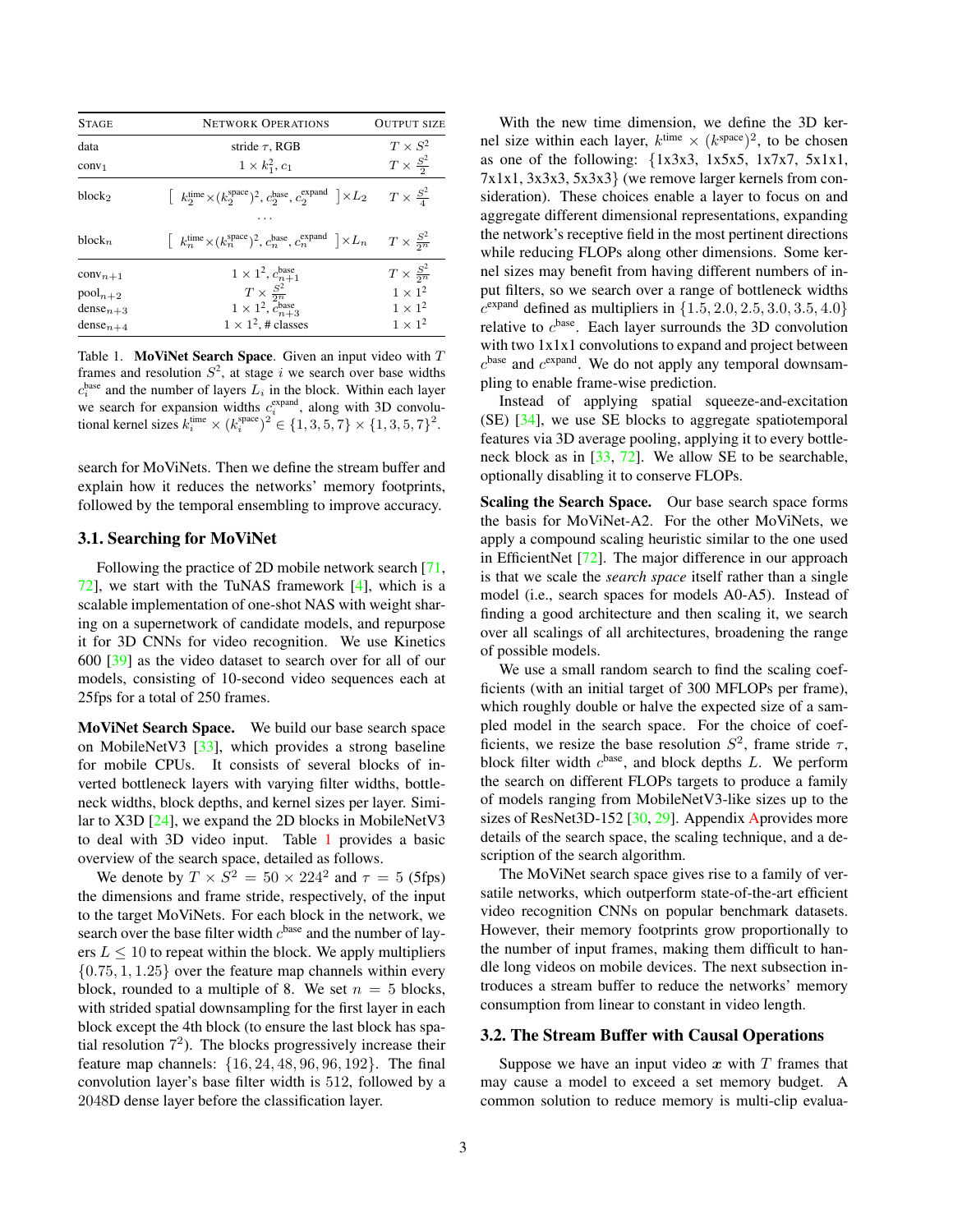<span id="page-3-1"></span>

<span id="page-3-0"></span>Figure 2. Streaming Evaluation vs. Multi-Clip Evaluation. In multi-clip evaluation (a type of test-time data augmentation), we embed overlapping subclips of an input video with 3D convolutions and average the logits. In streaming evaluation, we use the stream buffer to carry forward input features between non-overlapping subclips and apply causal operations, thereby allowing the temporal receptive field to cover the whole video. This stream buffer increases accuracy while retaining the benefits of reduced memory from multi-clip evaluation.

tion  $[65, 78]$  $[65, 78]$  $[65, 78]$ , where the model averages predictions across n overlapping subclips with  $T^{\text{clip}} < T$  frames each, as seen in Figure [2](#page-3-0) (left). It reduces memory consumption to  $O(T^{\text{clip}})$ . However, it poses two major disadvantages: 1) It limits the temporal receptive fields to each subclip and ignores longrange dependencies, potentially harming accuracy. 2) It recomputes frame activations which overlap, reducing efficiency.

Stream Buffer. To overcome the above mentioned limitations, we propose stream buffer as a mechanism to cache feature activations on the boundaries of subclips, allowing us to expand the temporal receptive field across subclips and requiring no recomputation, as shown in Figure [2](#page-3-0) (right).

Formally, let  $x_i^{\text{clip}}$  be the current subclip (raw input or activation) at step  $i < n$ , where we split the video into n adjacent *non-overlapping* subclips of length  $T^{\text{clip}}$  each. We start with a zero-initialized tensor representing our buffer  $B$  with length  $b$  along the time dimension and whose other dimensions match  $x_i^{\text{clip}}$ . We compute the feature map  $F_i$  of the buffer concatenated  $(\oplus)$  with the subclip along the time dimension as:

$$
F_i = f(B_i \oplus \boldsymbol{x}_i^{\text{clip}})
$$
 (1)

where  $f$  represents a spatiotemporal operation (e.g., 3D) convolution). When processing the next clip, we update the contents of the buffer to:

$$
B_{i+1} = (B_i \oplus \boldsymbol{x}_i^{\text{clip}})_{[-b:]}
$$
 (2)

where we denote  $[-b :]$  as a selection of the last b frames of the concatenated input. As a result, our memory consumption is dependent on  $O(b+T^{\text{clip}})$ , which is constant as the total video frames  $T$  or number of subclips  $n$  increase.

Relationship to TSM. The Temporal Shift Module (TSM) [\[48\]](#page-10-1) can be seen as a special case of the stream buffer, where  $b = 1$  and f is an operation that shifts a proportion of channels in the buffer  $B_t = x_{t-1}$  to the input  $x_t$ before computing a spatial convolution at frame  $t$ .

# 3.2.1 Causal Operations

A reasonable approach to fitting 3D CNNs' operations to the stream buffer is to enforce *causality*, i.e., any features

must not be computed from future frames. This has a number of advantages, including the ability to reduce a subclip  $x_i^{\text{clip}}$  down to a single frame without affecting activations or predictions, and enables 3D CNNs to work on streaming video for online inference. While it is possible to use non-causal operations, e.g., buffering in both temporal directions, we would lose online modeling capabilities which is a desirable property for mobile.

Causal Convolution (CausalConv). By leveraging the translation equivariant property of convolution, we replace all temporal convolutions with CausalConvs [\[55\]](#page-10-4), effectively making them unidirectional along the temporal dimension. Concretely, we first compute padding to balance the convolution across all axes and then move any padding after the final frame and merge it with any padding before the first frame. See Appendix [Cf](#page-14-0)or an illustration of how the receptive field differs from standard convolution, as well as a description of the causal padding algorithm.

When using a stream buffer with CausalConv, we can replace causal padding with the buffer itself, carrying forward the last few frames from a previous subclip and copying them into the padding of the next subclip. If we have a temporal kernel size of  $k$  (and we do not use any strided sampling), then our padding and therefore buffer width becomes  $b = k - 1$ . Usually,  $k = 3$  which implies  $b = 2$ , resulting in a small memory footprint. Stream buffers are only required before layers that aggregate features across multiple frames, so spatial and pointwise convolutions (e.g., 1x3x3, 1x1x1) can be left as-is, further saving memory.

Cumulative Global Average Pooling (CGAP). We use CGAP to approximate any global average pooling involving the temporal dimension. For any activations up to frame  $T'$ , we can compute this as a cumulative sum:

$$
\text{CGAP}(\boldsymbol{x}, T') = \frac{1}{T'} \sum_{t=1}^{T'} \boldsymbol{x}_t,\tag{3}
$$

where  $x$  represents a tensor of activations. To compute CGAP causally, we keep a single-frame stream buffer storing the cumulative sum up to  $T'$ .

CausalSE with Positional Encoding. We denote CausalSE as the application of CGAP to SE, where we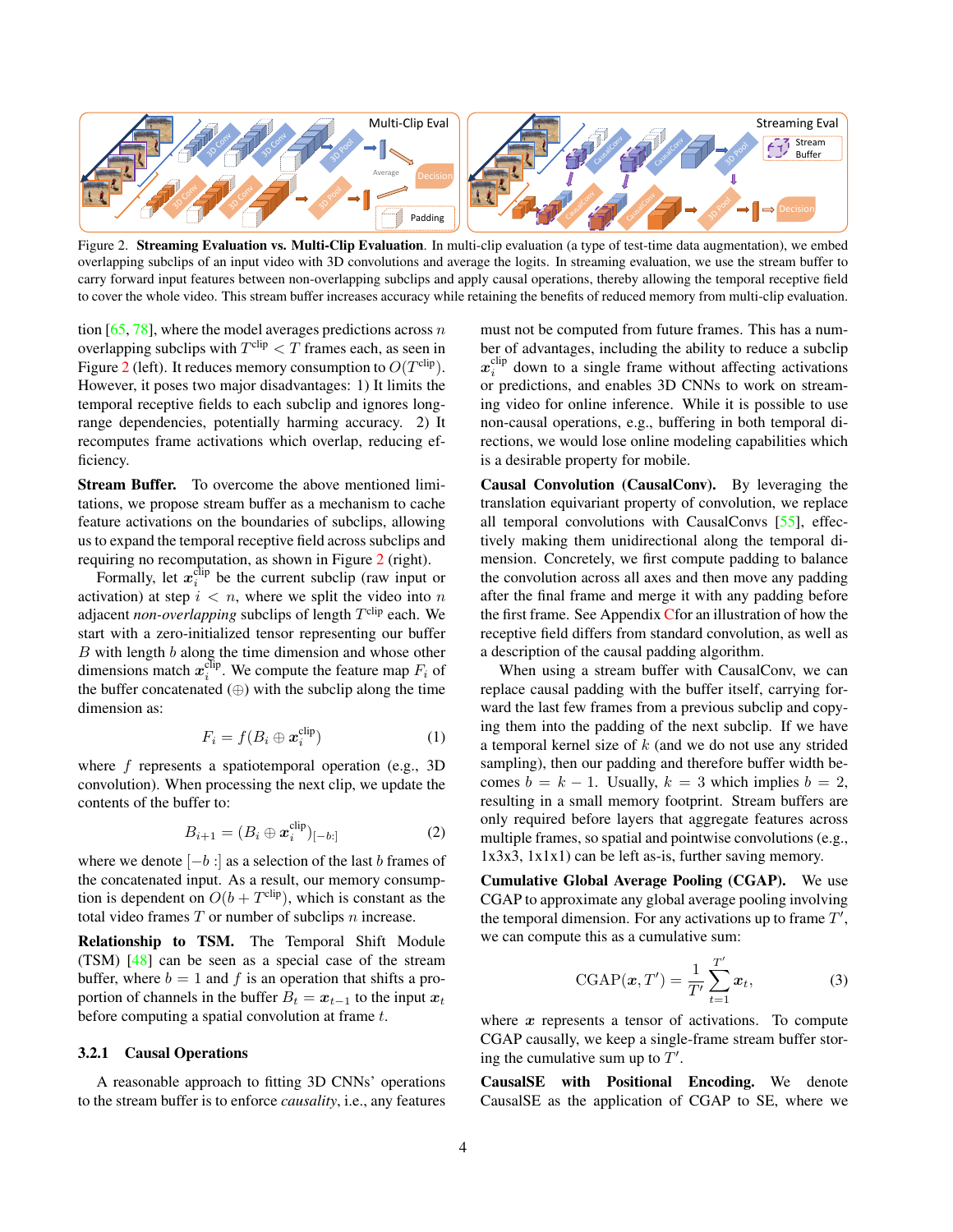<span id="page-4-0"></span>multiply the spatial feature map at frame  $t$  with the SE computed from  $CGAP(x, t)$ . From our empirical results, CausalSE is prone to instability likely due to the SE projection layers have a difficult time determining the quality of the CGAP estimate, which has high variance early in the video. To combat this problem, we apply a sine-based fixed positional encoding (POSENC) scheme inspired by Transformers [\[77,](#page-11-20) [50\]](#page-10-19). We directly use frame index as the position and sum the vector with CGAP output before applying the SE projection.

### 3.2.2 Training and Inference with Stream Buffers

Training. To reduce the memory requirements during training, we use a recurrent training strategy where we split a given batch of examples into  $n$  subclips, applying a forward pass that outputs a prediction for each subclip, using stream buffers to cache activations. However, we do not backpropagate gradients past the buffer so that the memory of previous subclips can be deallocated. Instead, we compute losses and accumulate computed gradients between subclips, similar to batch gradient accumulation. This allows the network to account for all  $T = nT^{\text{clip}}$  frames, performing n forward passes before applying the gradients. This training strategy allows the network to learn longer term dependencies thus results in better accuracy than a model trained with shorter video length (see Appendix [C\)](#page-14-0).

We can set  $T^{\text{clip}}$  to any value without affecting accuracy. However, ML accelerators (e.g., GPUs) benefit from multiplying large tensors, so for training we typically set a value of  $T^{\text{clip}} \in \{8, 16, 32\}$ . This accelerates training while allowing careful control of memory cost.

**Online Inference.** One major benefit of using causal operations like CausalConv and CausalSE is to allow a 3D video CNN to work online. Similar to training, we use the stream buffer to cache activations between subclips. However, we can set the subclip length to a single frame  $(T^{\text{clip}} = 1)$  for maximum memory savings. This also reduces the latency between frames, enabling the model to output predictions frame-by-frame on a streaming video, accumulating new information incrementally like a recurrent network (RNN) [\[32\]](#page-9-21). But unlike traditional convolutional RNNs, we can input a variable number of frames per step to produce the same output. For streaming architectures with CausalConv, we predict a video's label by pooling the frame-by-frame output features using CGAP.

### 3.3. Temporal Ensembles

The stream buffers can reduce MoViNets' memory footprints up to an order of magnitude in the cost of about 1% accuracy drop on Kinetics 600. We can restore this accuracy using a simple ensembling strategy. We train two MoViNets independently with the same architecture, but halve the frame-rate, keeping the temporal duration the same (resulting in half the input frames). We input a video into both networks, with one network having frames offset by one frame and apply an arithmetic mean on the unweighted logits before applying softmax. This method results in a twomodel ensemble with the same FLOPs as a single model before halving the frame-rate, providing prediction with enriched representations. In our observations, despite the fact that both models in the ensemble may have lower accuracy than the single model individually, together when ensembled they can have higher accuracy than the single model.

# 4. Experiments on Video Classification

In this section, we evaluate MoViNets' accuracy, efficiency, and memory consumption during inference on five representative action recognition datasets.

Datasets. We report results on all Kinetics datasets, including Kinetics 400 [\[12,](#page-9-8) [39\]](#page-10-3), Kinetics 600 [\[9\]](#page-8-0), and Kinetics 700 [\[10\]](#page-8-1), which contain 10-second, 250-frame video sequences at 25 fps labeled with 400, 600, and 700 action classes, respectively. We use examples that are available *at the time of writing*, which is 87.5%, 92.8%, and 96.2% of the training examples respectively (see Appendix [C\)](#page-14-0). Additionally, we experiment with Moments in Time [\[54\]](#page-10-5), containing 3-second, 75-frame sequences at 25fps in 339 action classes, and Charades [\[64\]](#page-10-6), which has variable-length videos with 157 action classes where a video can contain multiple class annotations. We include Something-Something V2 [\[28\]](#page-9-6) and Epic Kitchens 100 [\[19\]](#page-9-22) results in Appendix [C.](#page-14-0)

Implementation Details. For each dataset, all models are trained with RGB frames from scratch, i.e., we do not apply any pretraining. For all datasets, we train with 64 frames (except when the inference frames are fewer) at various frame-rates, and run inference with the same frame-rate.

We run TuNAS using Kinetics 600 and keep 7 MoViNets each having a FLOPs target used in [\[24\]](#page-9-1). As our models get larger, our scaling coefficients increase the input resolution, number of frames, depth, and feature width of the networks. We also experiment with AutoAugment [\[16\]](#page-9-23) augmentation used in image classification, i.e., we sample a random image augmentation for each video and apply the same augmentation for each frame. For the architectures of the 7 models as well as training hyperparameters, see Appendix **B**.

Single-Clip vs. Multi-Clip Evaluation. We evaluate all our models with a single clip sampled from input video with a fixed temporal stride, covering the entire video duration. When the single-clip and multi-clip evaluations use the same number of frames in total so that FLOPs are equivalent, we find that single-clip evaluation yields higher accuracy (see Appendix  $C$ ). This can be due in part to 3D CNNs being able to model longer-range dependencies, even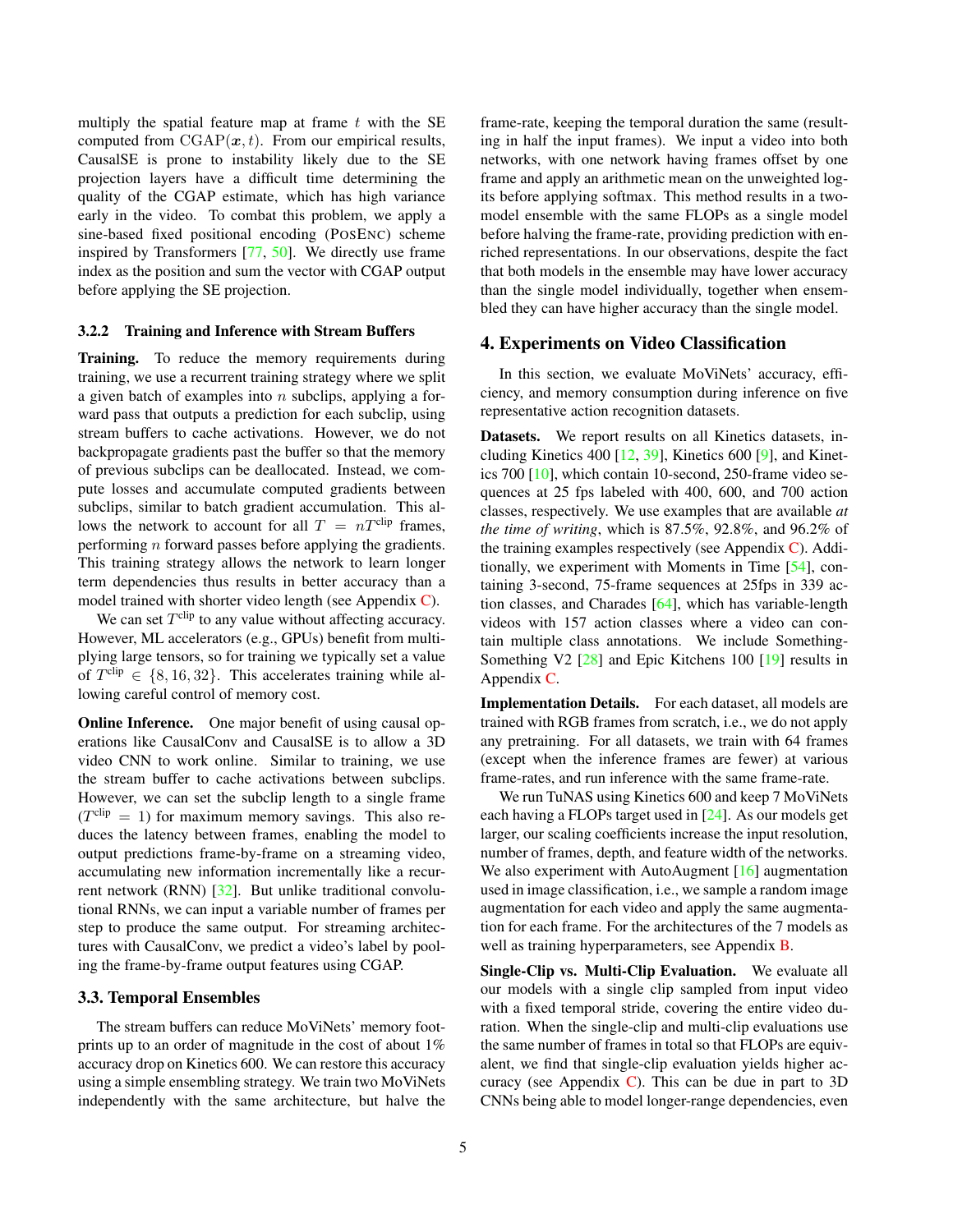<span id="page-5-1"></span>when evaluating on many more frames than it was trained on. Since existing models commonly use multi-clip evaluation, we report the total FLOPs per video, not per clip, for a fair comparison.

However, single-clip evaluation can greatly inflate a network's peak memory usage (as seen in Figure [1\)](#page-0-0), which is likely why multi-clip evaluation is commonly used in previous work. The stream buffer eliminates this problem, allowing MoViNets to predict like they are embedding the full video, and incurs less peak memory than multi-clip evaluation.

We also reproduce  $X3D$  [\[24\]](#page-9-1), arguably the most related work to ours, to test its performance under single-clip and 10-clip evaluation to provide more insights. We denote 30 clip to be the evaluation strategy with 10 clips times three spatial crops for each video, while 10-clip just uses one spatial crop. We avoid any spatial augmentation or temporal sampling in MoViNets during inference to improve efficiency.

#### 4.1. Comparison Results on Kinetics 600

MoViNets without Stream Buffers. Table [2](#page-5-0) presents the main results of seven MoViNets on Kinetics 600 *before applying the stream buffer*, mainly compared with various X3D models [\[24\]](#page-9-1), which are recently developed for efficient video recognition. The columns of the table correspond to the Top-1 classification accuracy; GFLOPs per video a model incurs; resolution of the input video frame (where we shorten 224<sup>2</sup> to 224); input frames per video, where  $30 \times 4$ means the 30-clip evaluation with 4 frames as input in each run; frames per second (FPS), determined by the temporal stride  $\tau$  in the search space for MoViNets; and a network's number of parameters.

MoViNet-A0 has fewer GFLOPs and is 10% more accurate than the frame-based MobileNetV3-S [\[33\]](#page-9-2) (where we train MobileNetV3 using our training setup, averaging logits across frames). MoViNet-A0 also outperforms X3D-S in terms of both accuracy and GFLOPs. MoViNet-A1 matches the GFLOPs of X3D-S, but its accuracy is 2% higher than X3D-S.

Growing the target GFLOPs to the range between X3D-S and 30-clip X3D-XS, we arrive at MoViNet-A2. We can achieve a little higher accuracy than 30-clip X3D-XS or X3D-M by using almost half of their GFLOPs. Additionally, we include the frame-by-frame MobileNetV3-L and verify that it can benefit from TSM [\[48\]](#page-10-1) by about 3%.

There are more significant margins between larger MoViNets (A3–A6) and their counterparts in the X3D family. It is not surprising because NAS should intuitively be more advantageous over the handcrafting method for X3D when the design space is large. MoViNet-A5 and MoViNet-A6 outperform several state-of-the-art video networks, including recent Transformer models like ViViT [\[2\]](#page-8-7) and TimeSformer [\[5\]](#page-8-8) (see the last 6 rows of Table [2\)](#page-5-0).

| <b>MODEL</b>             |      |                             |          | TOP-1 GFLOPS RES FRAMES FPS PARAM |                |       |
|--------------------------|------|-----------------------------|----------|-----------------------------------|----------------|-------|
| MoViNet-A0               | 71.5 | 2.71                        | 172      | $1\times 50$                      | 5              | 3.1M  |
| MobileNetV3-S* [33]      | 61.3 | 2.80                        | 224      | $1\times 50$                      | 5              | 2.5M  |
| MobileNetV3-S+TSM* [48]  | 65.5 |                             | 2.80 224 | $1\times 50$                      | 5              | 2.5M  |
| X3D-XS* [24]             | 70.2 | 3.88                        | 182      | $1\times 20$                      | $\overline{2}$ | 3.8M  |
| MoViNet-A1               | 76.0 | 6.02                        | 172      | $1\times 50$                      | 5              | 4.6M  |
| $X3D-S* [24]$            | 73.4 | 7.80                        | 182      | $1\times 40$                      | $\overline{4}$ | 3.8M  |
| $X3D-S*[24]$             | 74.3 | 9.75                        | 182      | $1\times 50$                      | 5              | 3.8M  |
| MoViNet-A2               | 77.5 | 10.3 224                    |          | $1\times 50$                      | 5              | 4.8M  |
| MobileNetV3-L* [33]      | 68.1 |                             | 11.0 224 | $1\times 50$                      | 5              | 5.4M  |
| MobileNetV3-L+TSM* [48]  | 71.4 |                             | 11.0 224 | $1\times 50$                      | 5              | 5.4M  |
| X3D-XS [24]              | 72.3 | 23.3                        | 182      | $30\times4$                       | $\overline{c}$ | 3.8M  |
| X3D-M* [24]              | 76.9 | 19.4                        | 256      | $1\times 50$                      | 5              | 3.8M  |
| MoViNet-A3               | 80.8 |                             | 56.9 256 | $1\times120$                      | 12             | 5.3M  |
| MoViNet-A3 + AutoAugment | 81.3 |                             | 56.9 256 | $1 \times 120$                    | 12             | 5.3M  |
| X3D-S [24]               | 76.4 | 76.1                        | 182      | $30\times13$                      | $\overline{4}$ | 3.8M  |
| X3D-L* [24]              | 79.1 |                             | 77.5 356 | $1\times 50$                      | 5              | 6.1M  |
| MoViNet-A4               | 81.2 | 105                         | 290      | $1\times80$                       | 8              | 4.9M  |
| MoViNet-A4 + AutoAugment | 83.0 | 105                         | 290      | $1\times80$                       | 8              | 4.9M  |
| $X3D-M [24]$             | 78.8 |                             | 186 256  | $30\times16$                      | 5              | 3.8M  |
| X3D-L* [24]              | 80.7 | 187                         | 356      | $1\times120$                      | $\mathbf{2}$   | 6.1M  |
| X3D-XL* [24]             | 80.3 | 151                         | 356      | $1\times 50$                      | 5              | 11.0M |
| [3D[9]                   | 71.6 | 216                         | 224      | $1\times250$                      | 25             | 12M   |
| ResNet3D-50*             | 78.7 | 390                         | 224      | $1\times250$                      | 25             | 34.0M |
| MoViNet-A5               | 82.7 | 281                         | 320      | $1\times120$                      | 12             | 15.7M |
| MoViNet-A5 + AutoAugment | 84.3 | 281                         | 320      | $1\times 120$                     | 12             | 15.7M |
| X3D-L [24]               | 80.5 | 744                         | 356      | $30\times16$                      | 5              | 6.1M  |
| MoViNet-A6               | 83.5 | 386                         | 320      | $1\times120$                      | 12             | 31.4M |
| MoViNet-A6 + AutoAugment | 84.8 | 386                         | 320      | $1\times120$                      | 12             | 31.4M |
| ViViT-L/16x2 [2]         | 83.0 | 3990 320                    |          | $12\times32$                      | 12             | 88.9M |
| TimeSformer-HR [5]       | 82.4 | 5110 224                    |          | $3\times8$                        | 1.5            | 120M  |
| X3D-XL [24]              | 81.9 | 1452 356                    |          | $10\times16$                      | 5              | 11.0M |
| ResNet3D-152*            | 81.1 | 1400 224                    |          | $1\times250$                      | 25             | 80.1M |
| ResNet3D-50-G [46]       | 82.0 | 3666 224                    |          | $1\times250$                      | 25             |       |
| SlowFast-R50 $[25]$      | 78.8 | 1080 256                    |          | $30\times16$                      | 5              | 34.4M |
| SlowFast-R101 [25]       | 81.8 | 7020                        | 256      | $30\times16$                      | 5              | 59.9M |
| LGD-R101 [60]            | 81.5 | $\mathcal{L}^{\mathcal{A}}$ | 224      | $15\times16$                      | 25             |       |

<span id="page-5-0"></span>Table 2. Accuracy of MoViNet on Kinetics 600. We measure total GFLOPs per video across all frames, and report the inference resolution (res), number of clips  $\times$  frames per clip (frames), and frame rate (fps) of each video clip. \* denotes our reproduced models. For X3D, we report *inference* resolution, which differs from training. We report all datapoints to the best knowledge available.

MoViNet-A6 with AutoAugment achieves 84.8% accuracy (without pretraining) while still being substantially more efficient than comparable models (most often by an order of magnitude). Even when compared to fully Transformer [\[77\]](#page-11-20) models like TimeSformer-HR [\[5\]](#page-8-8), MoViNet-A6 outperforms it by 1% accuracy and using 40% of the FLOPs.

MoViNets with Stream Buffers. Our base MoViNet architectures may consume lots of memory in the absence of modifications, especially as the model sizes and input frames grow. Using the stream buffer with causal operations, we can have an order of magnitude peak memory reduction for large networks (MoViNets A3-A6), as shown in the last column of Table [3.](#page-6-0)

Moreover, Figure [3](#page-6-1) visualizes the streaming architec-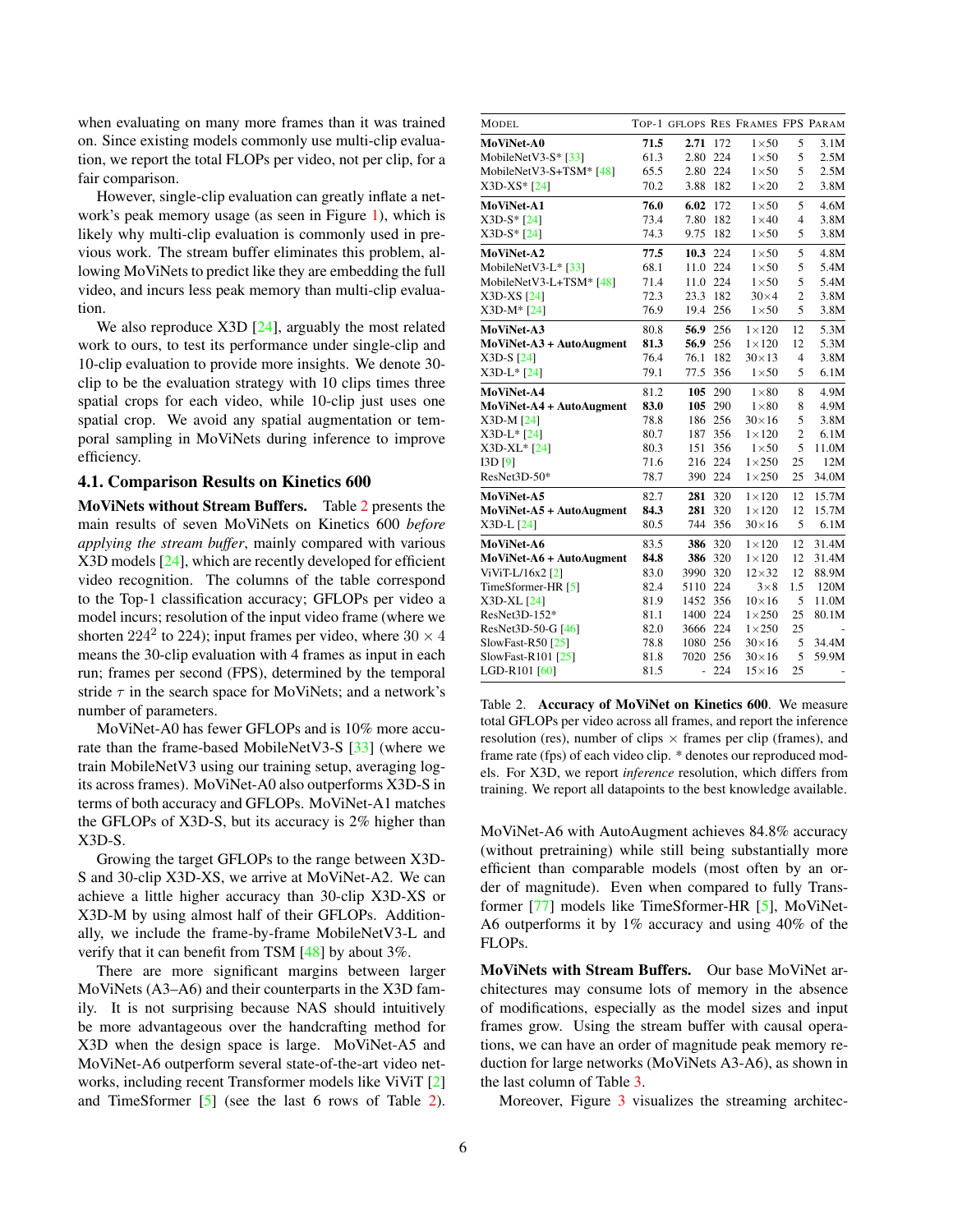<span id="page-6-2"></span>

| <b>MODEL</b>                |      |          |                     |     |      | TOP-1 RES FRAMES FPS GFLOPS MEM (MB) |
|-----------------------------|------|----------|---------------------|-----|------|--------------------------------------|
| MobileNetV3-L $*$ [33]      |      | 68.1 224 | $1\times 50$        | 5   | 11.0 | 23                                   |
| MoViNet-A0                  |      | 71.5 172 | $1\times 50$        | 5   | 2.71 | 173                                  |
| MoViNet-A0-Stream           | 70.3 | 172      | $1\times 50$        | 5   | 2.73 | 71                                   |
| MoViNet-A1                  | 76.0 | 172      | $1\times 50$        | 5   | 6.02 | 191                                  |
| MoViNet-A1-Stream           | 75.6 | 172      | $1\times 50$        | 5   | 6.06 | 72                                   |
| $MoViNet-A1-Stream-Ens(x2)$ | 75.9 | 172      | $1\times25$         | 2.5 | 6.06 | 72                                   |
| MoViNet-A2                  |      | 77.5 224 | $1\times 50$        | 5   | 10.3 | 470                                  |
| MoViNet-A2-Stream           | 76.5 | 224      | $1\times 50$        | 5   | 10.4 | 85                                   |
| MoViNet-A2-Stream-Ens (x2)  | 77.0 | -224     | $1\times25$         | 2.5 | 10.4 | 85                                   |
| MoViNet-A3                  |      | 80.8 256 | $1\times120$        | 12  | 56.9 | 1310                                 |
| MoViNet-A3-Stream           | 79.6 | -256     | $1\times120$        | 12  | 57.1 | 82                                   |
| $MoViNet-A3-Stream-Ens(x2)$ |      | 80.4 256 | $1\times 60$        | 6   | 57.1 | 82                                   |
| MoViNet-A4                  |      | 81.2 290 | $1\times80$         | 8   | 105  | 1390                                 |
| MoViNet-A4-Stream           | 80.5 | 290      | $1\times80$         | 8   | 106  | 112                                  |
| MoViNet-A4-Stream-Ens (x2)  |      | 81.4 290 | $1\times 40$        | 4   | 106  | 112                                  |
| MoViNet-A5                  |      | 82.7 320 | $1\times120$        | 12  | 281  | 2040                                 |
| MoViNet-A5-Stream           | 82.0 | 320      | $1\times120$        | 12  | 282  | 171                                  |
| MoViNet-A5-Stream-Ens (x2)  | 82.9 | 320      | $1\times 60$        | 6   | 282  | 171                                  |
| ResNet3D-50                 |      | 78.7 224 | $1\times250$        | 25  | 390  | 3040                                 |
| ResNet3D-50-Stream          | 76.9 | 224      | $1\times250$        | 25  | 390  | 2600                                 |
| ResNet3D-50-Stream-Ens (x2) |      | 78.6 224 | $1 \times 125$ 12.5 |     | 390  | 2600                                 |

<span id="page-6-0"></span>Table 3. Base vs. Streaming Architectures on Kinetics 600. We and report the inference resolution (res), number of clips  $\times$  frames per clip (frames), and frame rate (fps) for each video. We measure the total GFLOPs per video across all frames. We denote "Stream" to be causal models using a stream buffer frame-by-frame, and "Ens" to be two ensembled models (with half the input frames so FLOPs are equivalent). Memory usage is measured in peak MB for a single video clip. \* denotes our reproduced models.

tures' effect on memory. From the left panel at the top, we see that our MoViNets are more accurate and more memory-efficient across all model sizes compared to X3D, which employs multi-clip evaluation. We also demonstrate constant memory as we scale the total number of frames in the input receptive field at the top's right panel. The bottom panel indicates that the streaming MoViNets remain efficient in terms of the GFLOPs per input video.

We also apply our stream buffer to ResNet3D-50 (see the last two rows in Table [3\)](#page-6-0). However, we do not see as much of a memory reduction, likely due to larger overhead when using full 3D convolution as opposed to the depthwise convolution in MoViNets.

MoViNets with Stream Buffers and Ensembling. We see from Table [3](#page-6-0) only a small 1% accuracy drop across all models after applying the stream buffer. We can restore the accuracy using the temporal ensembling without any additional inference cost. Table [3](#page-6-0) reports the effect of ensembling two models trained at half the frame rate of the original model (so that GFLOPs remain the same). We can see the accuracy improvements in all streaming architectures, showing that ensembling can bridge the gap between streaming and non-streaming architectures, especially as model sizes grow. It is worth noting that, unlike prior works, the ensembling balances accuracy and efficiency (GFLOPs) in the same spirit as [\[40\]](#page-10-16), not just to boost the accuracy.



<span id="page-6-1"></span>Figure 3. Effect of Streaming MoViNets on Memory on Kinetics 600. Top left: comparison of accuracy vs. max memory usage on a V100 GPU on our models, progressively increasing in size. We evaluate two versions of MoViNet: a base version without a stream buffer and a causal version with a stream buffer. Note that memory may be inflated due to padding and runtime overhead. Top right: comparison of max memory usage on a V100 GPU as a function of the number of input frames. Bottom: the classification accuracy. \* denotes our reproduced models.

#### 4.2. Comparison Results on Other Datasets

Figure [4](#page-7-0) summarizes the main results of MoViNets on all the five datasets along with state-of-the-art models that have results reported on the respective datasets. We compare MoViNets with X3D [\[24\]](#page-9-1), MSNet [\[41\]](#page-10-21), TSM [\[48\]](#page-10-1), ResNet3D [\[30\]](#page-9-19), SlowFast [\[25\]](#page-9-0), EfficientNet-L2 [\[83\]](#page-11-21), TVN [\[57\]](#page-10-10), SRTG [\[68\]](#page-11-22), and AssembleNet [\[63,](#page-10-0) [62\]](#page-10-22). Appendix [Ct](#page-14-0)abulates the results with more details.

Despite only searching for efficient architectures on Kinetics 600, NAS yields models that drastically improve over prior work on other datasets as well. On Moments in Time, our models are 5-8% more accurate than Tiny Video Networks (TVNs) [\[57\]](#page-10-10) at low GFLOPs, and MoViNet-A5 achieves 39.9% accuracy, outperforming AssembleNet  $[63]$  (34.3%) which uses optical flow as additional input (while our models do not). On Charades, MoViNet-A5 achieves the accuracy of 63.2%, beating AssembleNet++  $[62] (59.8%)$  $[62] (59.8%)$  which uses optical flow and object segmentation as additional inputs. Results on Charades provide evidence that our models are also capable of sophisticated temporal understanding, as these videos can have longer duration clips than what is seen in Kinetics and Moments in Time.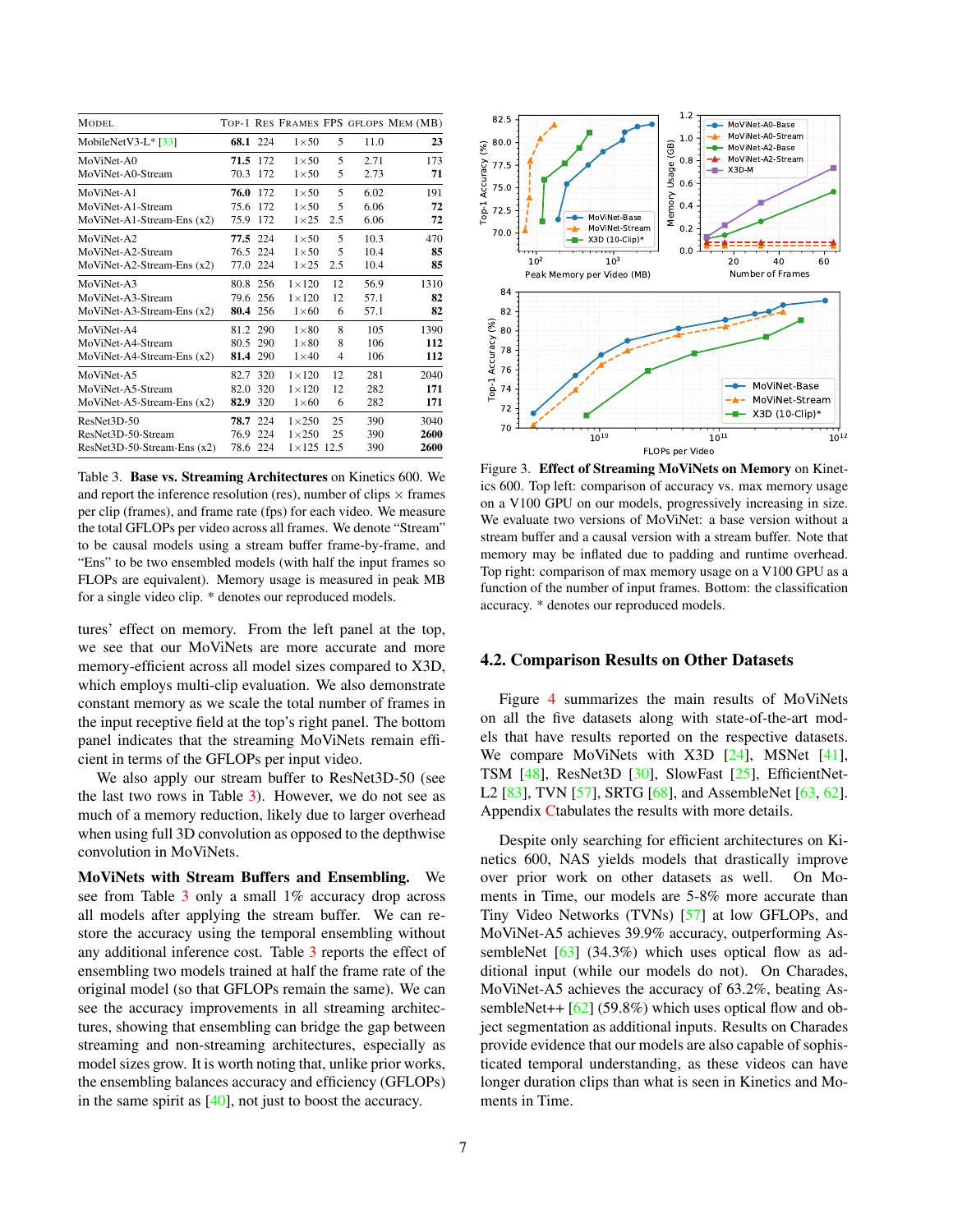<span id="page-7-3"></span>

<span id="page-7-0"></span>Figure 4. Accuracy vs. FLOPs Comparison across 5 large-scale action recognition datasets. Each series represents a model family, with points representing individual models ordered by FLOPs. We report FLOPs per video using single-clip evaluation for all MoViNets and compare with competitive multi-clip (and reproduced single-clip) models, using a log-scale on the x-axis. \* denotes reproduced models. For Charades, we evaluate on MoViNet A1, A4, A5, and A6 only.

| MODEL.     | CAUSALCONV SE CAUSALSE POSENC TOP-1 GFLOPS |   |  |      |      |
|------------|--------------------------------------------|---|--|------|------|
|            |                                            |   |  | 73.3 | 6.04 |
|            |                                            |   |  | 72.1 | 6.04 |
|            |                                            |   |  | 73.5 | 6.06 |
| MoViNet-A1 |                                            |   |  | 74.0 | 6.06 |
|            |                                            | √ |  | 74.9 | 6.06 |
|            |                                            |   |  | 75.2 | 6.06 |
|            |                                            |   |  | 77.7 | 56.9 |
| MoViNet-A3 |                                            |   |  | 79.0 | 57.1 |
|            |                                            |   |  | 79.6 | 57.1 |
|            |                                            |   |  | 80.3 | 57.1 |

<span id="page-7-1"></span>Table 4. MoViNet Operations Ablation on Kinetics 600. We compare different configurations on MoViNet-A1, including Conv/CausalConv, SE/CausalSE/No SE, and PosEnc, and report accuracy and GFLOPs per video.

# 4.3. Additional Analyses

MoViNet Operations. We provide some ablation studies about some critical MoViNet operations in Table [4.](#page-7-1) For the base network without the stream buffer, SE is vital for achieving high accuracy; MoViNet-A1's accuracy drops by 2.9% if we remove SE. We see a much larger accuracy drop when using CausalConv without SE than CausalConv with a global SE, which indicates that the global SE can take some of the role of standard Conv to extract information from future frames. However, when we switch to a fully streaming architecture with CausalConv and CausalSE, this information from future frames is no longer available, and we see a large drop in accuracy, but still significantly improved from CausalConv without SE. Using PosEnc, we can gain back some accuracy in the causal model.

MoViNet Architectures. We provide the architecture description of MoViNet-A2 in Table  $5$  — Appendix [Bh](#page-13-0)as the detailed architectures of other MoViNets. Most notably, the network prefers large bottleneck width multipliers in the range [2.5, 3.5], often expanding or shrinking them after each layer. In contrast, X3D-M with similar compute requirements has a wider base feature width with a smaller

| <b>STAGE</b>               | <b>OPERATION</b>                                                                                                                                                                            | <b>OUTPUT SIZE</b>                     |
|----------------------------|---------------------------------------------------------------------------------------------------------------------------------------------------------------------------------------------|----------------------------------------|
| data<br>conv <sub>1</sub>  | stride 5, RGB<br>$1 \times 3^2$ , 16                                                                                                                                                        | $50 \times 224^2$<br>$50 \times 112^2$ |
| block <sub>2</sub>         | $1\times5^2$ , 16, 40<br>$3\times3^2$ , 16, 40<br>$3\times3^2$ , 16, 64                                                                                                                     | $50 \times 56^2$                       |
| block <sub>3</sub>         | $3\times3^2$ , 40, 96<br>$3\times3^2$ , 40, 120<br>$3\times3^2$ , 40, 96<br>$3\times3^2$ , 40, 96<br>$3\times3^2$ , 40, 120                                                                 | $50 \times 28^2$                       |
| block4                     | $5\times3^2$ , 72, 240<br>$3\times3^2$ , 72, 155<br>$3\times3^2$ , 72, 240<br>$3\times3^2$ , 72, 192<br>$3\times3^2$ , 72, 240                                                              | $50 \times 14^2$                       |
| block <sub>5</sub>         | $5\times3^2$ , 72, 240<br>$3\times3^2$ , 72, 240<br>$3\times3^2$ , 72, 240<br>$3\times3^2$ , 72, 240<br>$1\times5^2$ , 72, 144<br>$3\times3^2$ , 72, 240                                    | $50 \times 14^2$                       |
| $block_6$                  | $5 \times 3^2$ , 144, 480<br>$1\times5^2$ , 144, 384<br>$1\times5^2$ , 144, 384<br>$1\times5^2$ , 144, 480<br>$1\times5^2$ , 144, 480<br>$3\times3^2$ , 144, 480<br>$1\times3^2$ , 144, 576 | $50 \times 7^2$                        |
| conv <sub>7</sub><br>pools | $1 \times 1^2$ , 640<br>$50 \times 7^2$                                                                                                                                                     | $50 \times 7^2$<br>$1 \times 1^2$      |
| denseq                     | $1 \times 1^2$ , 2048                                                                                                                                                                       | $1 \times 1^2$                         |
| $dense_{10}$               | $1 \times 1^2$ , 600                                                                                                                                                                        | $1 \times 1^2$                         |

<span id="page-7-2"></span>Table 5. MoViNet-A2 Architecture searched by TuNAS, running 50 frames on Kinetics 600. See Table [1](#page-2-0) for the search space definition detailing the meaning of each component.

constant bottleneck multiplier of 2.25. The searched network prefers balanced 3x3x3 kernels, except at the first downsampling layers in the later blocks, which have 5x3x3 kernels. The final stage almost exclusively uses spatial kernels of size 1x5x5, indicating that high-level features for classification benefit from mostly spatial features. This comes at a contrast to S3D [\[85\]](#page-11-23), which reports improved efficiency when using 2D convolutions at lower layers and 3D convolutions at higher layers.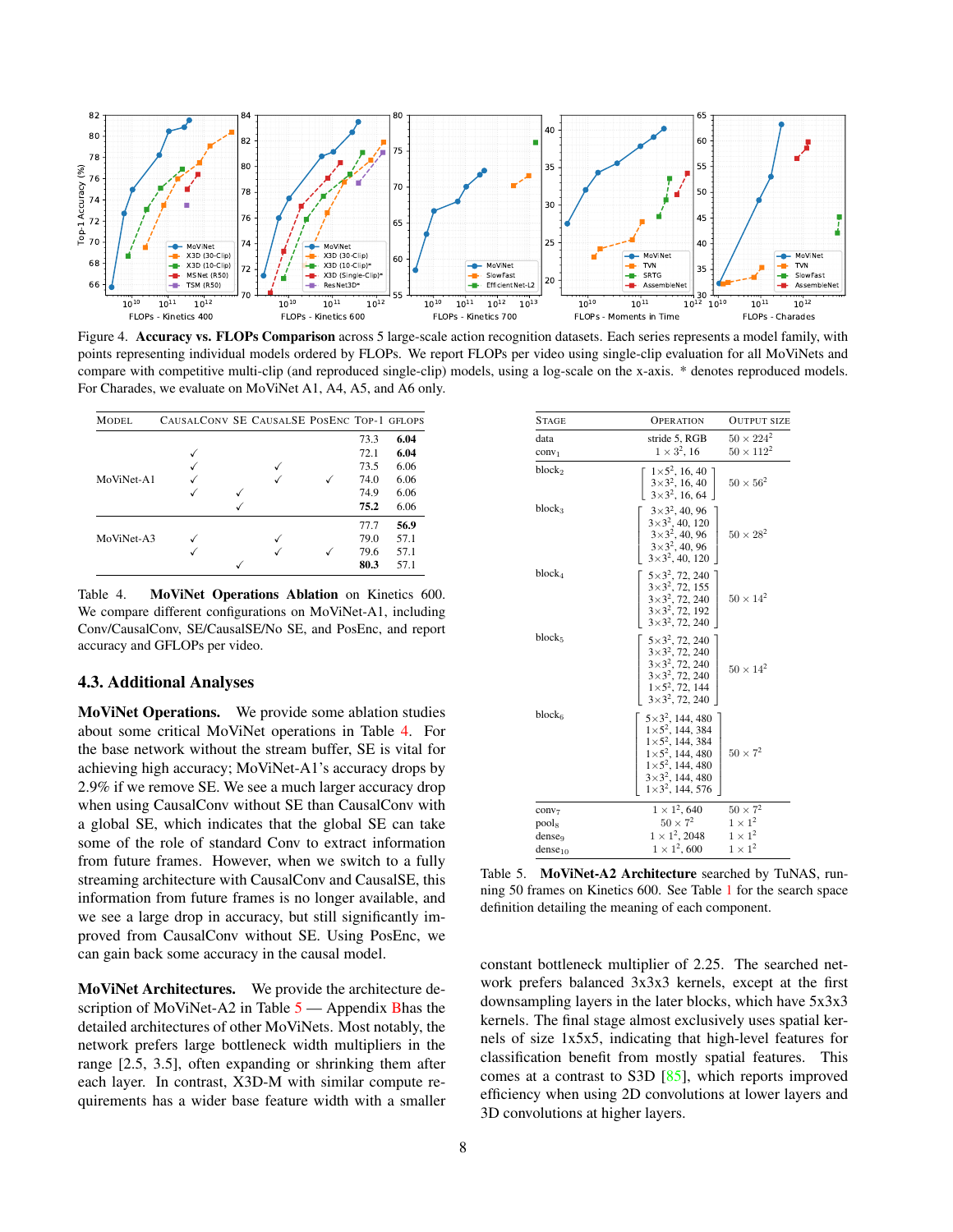<span id="page-8-11"></span>

<span id="page-8-9"></span>Figure 5. CPU Latency Comparison on Kinetics 600. We compare the efficiency of MoViNets (A0, A1, A2) vs. Mo-bileNetV3 [\[33\]](#page-9-2) using FLOPs and benchmarked latency on an x86 Xeon CPU at 3.70GHz.

| MODEL.                  |   |      | STREAMING VIDEO (MS) FRAME (MS) TOP-1 |      |
|-------------------------|---|------|---------------------------------------|------|
| MoViNet-A0-Stream       |   | 183  | 3.7                                   | 70.3 |
| MoViNet-A1-Stream       |   | 315  | 6.3                                   | 75.6 |
| MoViNet-A2-Stream       |   | 325  | 6.5                                   | 76.5 |
| MoViNet-A3-Stream       |   | 1110 | 9.2                                   | 79.6 |
| MoViNet-A4-Stream       |   | 1130 | 14.1                                  | 80.5 |
| MoViNet-A5-Stream       |   | 2310 | 19.2                                  | 82.0 |
| MobileNetV3- $S^*$      |   | 68   | 14                                    | 61.3 |
| MobileNetV3-L $*$       |   | 81   | 1.6                                   | 68.1 |
| $X3D-M^*$ (Single Clip) | х | 345  | 6.9                                   | 76.9 |
| $X3D-XL*$ (Single Clip) | Х | 943  | 18.9                                  | 80.3 |

<span id="page-8-10"></span>Table 6. Runtime on an Nvidia V100 GPU on Kinetics 600. Latency is given for the entire video clip and per frame in ms. \* denotes reproduced models.

### 4.3.1 Hardware Benchmark

MoViNets A0, A1, and A2 represent the fastest models that would most realistically be used on mobile devices. We compare them with MobileNetV3 in Figure [5](#page-8-9) with respect to both FLOPs and real-time latency on an x86 Intel Xeon W-2135 CPU at 3.70GHz. These models are comparable in per-frame computation cost, as we evaluate on 50 frames for all models. From these results we can conclude that streaming MoViNets can run faster on CPU while being more accurate at the same time, even with temporal modifications like TSM. While there is a discrepancy between FLOPs and latency, searching over a latency target explicitly in NAS can reduce this effect. However, we still see that FLOPs is a reasonable proxy metric for CPU latency, which would translate well for mobile devices.

We also show benchmarks for MoViNets running on an Nvidia V100 GPU in Table [6.](#page-8-10) Similar to mobile CPU, our streaming model latency is comparable to single-clip X3D models. However, we do note that MobileNetV3 can run faster than our networks on GPU, showing that the FLOPs metric for NAS has its limitations. MoViNets can be made more efficient by targeting real hardware instead of FLOPs,

which we leave for future work.

# 5. Conclusion

MoViNets provide a highly efficient set of models that transfer well across different video recognition datasets. Coupled with stream buffers, MoViNets significantly reduce training and inference memory cost while also supporting online inference on streaming video. We hope our approach to designing MoViNets can provide improvements to future and existing models, reducing memory and computation costs in the process.

### References

- <span id="page-8-13"></span>[1] Activitynet task b: Kinetics challenge. [http : / /](http://activity-net.org/challenges/2020/tasks/guest_kinetics.html) [activity-net.org/challenges/2020/tasks/](http://activity-net.org/challenges/2020/tasks/guest_kinetics.html) [guest\\_kinetics.html](http://activity-net.org/challenges/2020/tasks/guest_kinetics.html). 2020. [16](#page-15-0)
- <span id="page-8-7"></span>[2] Anurag Arnab, Mostafa Dehghani, Georg Heigold, Chen Sun, Mario Lučić, and Cordelia Schmid. Vivit: A video vision transformer. *arXiv preprint arXiv:2103.15691*, 2021. [6,](#page-5-1) [15,](#page-14-1) [16](#page-15-0)
- <span id="page-8-12"></span>[3] Thomas Bachlechner, Bodhisattwa Prasad Majumder, Huanru Henry Mao, Garrison W Cottrell, and Julian McAuley. Rezero is all you need: Fast convergence at large depth. *arXiv preprint arXiv:2003.04887*, 2020. [14](#page-13-1)
- <span id="page-8-5"></span>[4] Gabriel Bender, Hanxiao Liu, Bo Chen, Grace Chu, Shuyang Cheng, Pieter-Jan Kindermans, and Quoc V Le. Can weight sharing outperform random architecture search? an investigation with tunas. In *Proceedings of the IEEE/CVF Conference on Computer Vision and Pattern Recognition*, pages 14323–14332, 2020. [2,](#page-1-0) [3,](#page-2-1) [13](#page-12-1)
- <span id="page-8-8"></span>[5] Gedas Bertasius, Heng Wang, and Lorenzo Torresani. Is space-time attention all you need for video understanding? *arXiv preprint arXiv:2102.05095*, 2021. [6,](#page-5-1) [15](#page-14-1)
- <span id="page-8-2"></span>[6] Shweta Bhardwaj, Mukundhan Srinivasan, and Mitesh M Khapra. Efficient video classification using fewer frames. In *Proceedings of the IEEE Conference on Computer Vision and Pattern Recognition*, pages 354–363, 2019. [2](#page-1-0)
- <span id="page-8-6"></span>[7] Yunlong Bian, Chuang Gan, Xiao Liu, Fu Li, Xiang Long, Yandong Li, Heng Qi, Jie Zhou, Shilei Wen, and Yuanqing Lin. Revisiting the effectiveness of off-the-shelf temporal modeling approaches for large-scale video classification. *arXiv preprint arXiv:1708.03805*, 2017. [2](#page-1-0)
- <span id="page-8-4"></span>[8] Han Cai, Ligeng Zhu, and Song Han. Proxylessnas: Direct neural architecture search on target task and hardware. *arXiv preprint arXiv:1812.00332*, 2018. [2](#page-1-0)
- <span id="page-8-0"></span>[9] Joao Carreira, Eric Noland, Andras Banki-Horvath, Chloe Hillier, and Andrew Zisserman. A short note about kinetics-600. *arXiv preprint arXiv:1808.01340*, 2018. [2,](#page-1-0) [5,](#page-4-0) [6](#page-5-1)
- <span id="page-8-1"></span>[10] Joao Carreira, Eric Noland, Chloe Hillier, and Andrew Zisserman. A short note on the kinetics-700 human action dataset. *arXiv preprint arXiv:1907.06987*, 2019. [2,](#page-1-0) [5](#page-4-0)
- <span id="page-8-3"></span>[11] Joao Carreira, Viorica Patraucean, Laurent Mazare, Andrew Zisserman, and Simon Osindero. Massively parallel video networks. In *Proceedings of the European Conference on Computer Vision (ECCV)*, pages 649–666, 2018. [2](#page-1-0)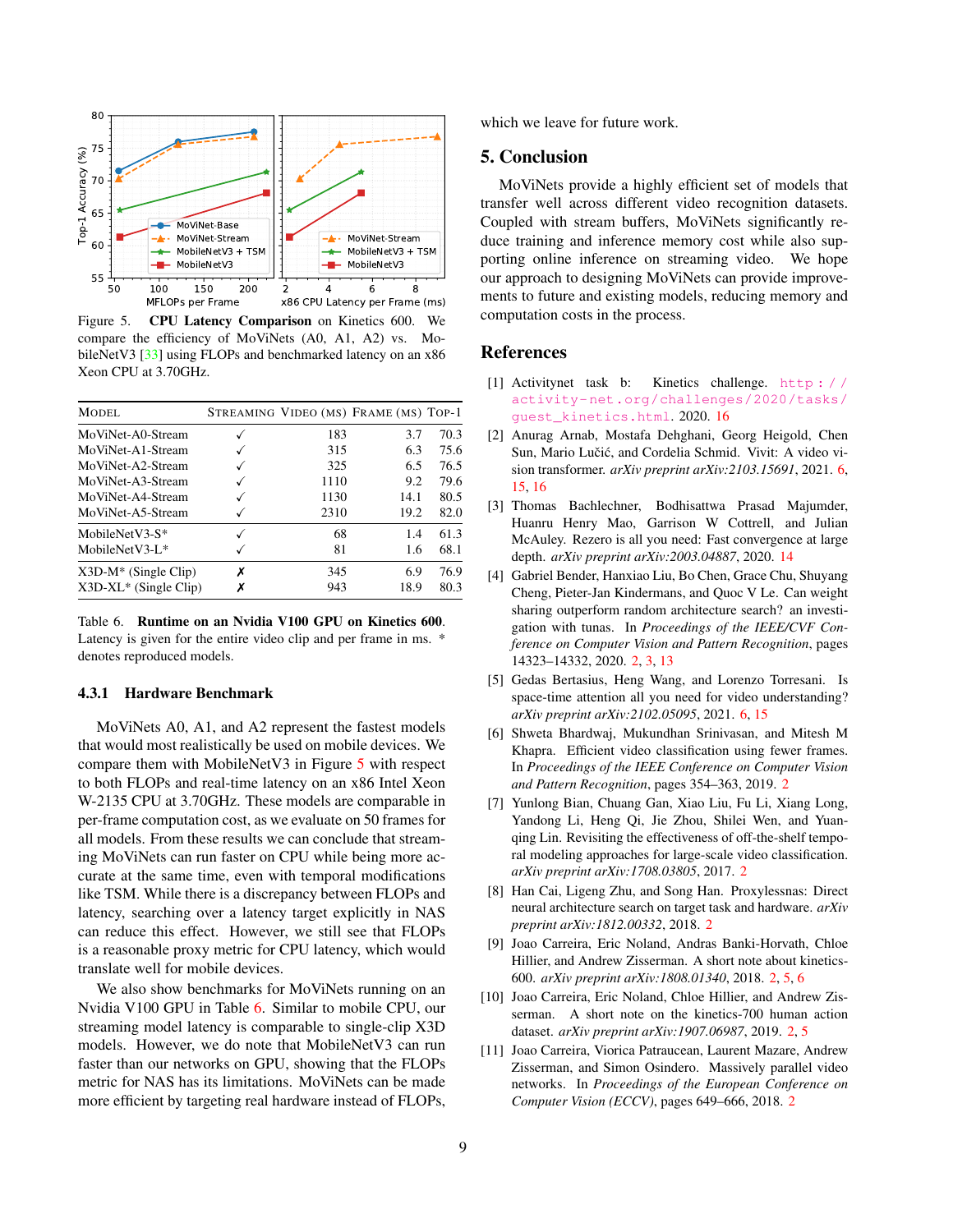- <span id="page-9-8"></span>[12] Joao Carreira and Andrew Zisserman. Quo vadis, action recognition? a new model and the kinetics dataset. In *proceedings of the IEEE Conference on Computer Vision and Pattern Recognition*, pages 6299–6308, 2017. [2,](#page-1-0) [5](#page-4-0)
- <span id="page-9-14"></span>[13] Shuo-Yiin Chang, Bo Li, Gabor Simko, Tara N Sainath, Anshuman Tripathi, Aäron van den Oord, and Oriol Vinyals. Temporal modeling using dilated convolution and gating for voice-activity-detection. In *2018 IEEE International Conference on Acoustics, Speech and Signal Processing (ICASSP)*, pages 5549–5553. IEEE, 2018. [2,](#page-1-0) [18](#page-17-0)
- <span id="page-9-12"></span>[14] Chun-Fu Chen, Quanfu Fan, Neil Mallinar, Tom Sercu, and Rogerio Feris. Big-little net: An efficient multi-scale feature representation for visual and speech recognition. *arXiv preprint arXiv:1807.03848*, 2018. [2](#page-1-0)
- <span id="page-9-16"></span>[15] Changmao Cheng, Chi Zhang, Yichen Wei, and Yu-Gang Jiang. Sparse temporal causal convolution for efficient action modeling. In *Proceedings of the 27th ACM International Conference on Multimedia*, pages 592–600, 2019. [2,](#page-1-0) [18](#page-17-0)
- <span id="page-9-23"></span>[16] Ekin D Cubuk, Barret Zoph, Dandelion Mane, Vijay Vasudevan, and Quoc V Le. Autoaugment: Learning augmentation policies from data. *arXiv preprint arXiv:1805.09501*, 2018. [5](#page-4-0)
- <span id="page-9-15"></span>[17] Zihang Dai, Zhilin Yang, Yiming Yang, Jaime Carbonell, Quoc V Le, and Ruslan Salakhutdinov. Transformer-xl: Attentive language models beyond a fixed-length context. *arXiv preprint arXiv:1901.02860*, 2019. [2,](#page-1-0) [18](#page-17-0)
- <span id="page-9-17"></span>[18] Divyanshu Daiya, Min-Sheng Wu, and Che Lin. Stock movement prediction that integrates heterogeneous data sources using dilated causal convolution networks with attention. In *ICASSP 2020-2020 IEEE International Conference on Acoustics, Speech and Signal Processing (ICASSP)*, pages 8359–8363. IEEE, 2020. [2,](#page-1-0) [18](#page-17-0)
- <span id="page-9-22"></span>[19] Dima Damen, Hazel Doughty, Giovanni Maria Farinella, Antonino Furnari, Evangelos Kazakos, Jian Ma, Davide Moltisanti, Jonathan Munro, Toby Perrett, Will Price, et al. Rescaling egocentric vision. *arXiv preprint arXiv:2006.13256*, 2020. [5](#page-4-0)
- <span id="page-9-13"></span>[20] Jeffrey Donahue, Lisa Anne Hendricks, Sergio Guadarrama, Marcus Rohrbach, Subhashini Venugopalan, Kate Saenko, and Trevor Darrell. Long-term recurrent convolutional networks for visual recognition and description. In *Proceedings of the IEEE conference on computer vision and pattern recognition*, pages 2625–2634, 2015. [2](#page-1-0)
- <span id="page-9-25"></span>[21] Stefan Elfwing, Eiji Uchibe, and Kenji Doya. Sigmoidweighted linear units for neural network function approximation in reinforcement learning. *Neural Networks*, 107:3–11, 2018. [14](#page-13-1)
- <span id="page-9-4"></span>[22] Linxi Fan, Shyamal Buch, Guanzhi Wang, Ryan Cao, Yuke Zhu, Juan Carlos Niebles, and Li Fei-Fei. Rubiksnet: Learnable 3d-shift for efficient video action recognition. In *Proceedings of the European Conference on Computer Vision (ECCV)*, 2020. [2](#page-1-0)
- <span id="page-9-3"></span>[23] Quanfu Fan, Chun-Fu Richard Chen, Hilde Kuehne, Marco Pistoia, and David Cox. More is less: Learning efficient video representations by big-little network and depthwise temporal aggregation. In *Advances in Neural Information Processing Systems*, pages 2264–2273, 2019. [2](#page-1-0)
- <span id="page-9-1"></span>[24] Christoph Feichtenhofer. X3d: Expanding architectures for efficient video recognition. In *Proceedings of the IEEE/CVF Conference on Computer Vision and Pattern Recognition*, pages 203–213, 2020. [1,](#page-0-1) [2,](#page-1-0) [3,](#page-2-1) [5,](#page-4-0) [6,](#page-5-1) [7,](#page-6-2) [15](#page-14-1)
- <span id="page-9-0"></span>[25] Christoph Feichtenhofer, Haoqi Fan, Jitendra Malik, and Kaiming He. Slowfast networks for video recognition. In *Proceedings of the IEEE international conference on computer vision*, pages 6202–6211, 2019. [1,](#page-0-1) [2,](#page-1-0) [6,](#page-5-1) [7,](#page-6-2) [15,](#page-14-1) [16](#page-15-0)
- <span id="page-9-11"></span>[26] Christoph Feichtenhofer, Axel Pinz, and Richard P Wildes. Spatiotemporal multiplier networks for video action recognition. In *Proceedings of the IEEE conference on computer vision and pattern recognition*, pages 4768–4777, 2017. [2](#page-1-0)
- <span id="page-9-20"></span>[27] Tommaso Furlanello, Zachary C Lipton, Michael Tschannen, Laurent Itti, and Anima Anandkumar. Born again neural networks. *arXiv preprint arXiv:1805.04770*, 2018. [2](#page-1-0)
- <span id="page-9-6"></span>[28] Raghav Goyal, Samira Ebrahimi Kahou, Vincent Michalski, Joanna Materzynska, Susanne Westphal, Heuna Kim, Valentin Haenel, Ingo Fruend, Peter Yianilos, Moritz Mueller-Freitag, et al. The" something something" video database for learning and evaluating visual common sense. In *Proceedings of the IEEE International Conference on Computer Vision*, pages 5842–5850, 2017. [2,](#page-1-0) [5](#page-4-0)
- <span id="page-9-9"></span>[29] Kensho Hara, Hirokatsu Kataoka, and Yutaka Satoh. Can spatiotemporal 3d cnns retrace the history of 2d cnns and imagenet? In *Proceedings of the IEEE conference on Computer Vision and Pattern Recognition*, pages 6546–6555, 2018. [2,](#page-1-0) [3](#page-2-1)
- <span id="page-9-19"></span>[30] Kaiming He, Xiangyu Zhang, Shaoqing Ren, and Jian Sun. Deep residual learning for image recognition. In *Proceedings of the IEEE conference on computer vision and pattern recognition*, pages 770–778, 2016. [2,](#page-1-0) [3,](#page-2-1) [7](#page-6-2)
- <span id="page-9-24"></span>[31] Tong He, Zhi Zhang, Hang Zhang, Zhongyue Zhang, Junyuan Xie, and Mu Li. Bag of tricks for image classification with convolutional neural networks. In *Proceedings of the IEEE Conference on Computer Vision and Pattern Recognition*, pages 558–567, 2019. [14](#page-13-1)
- <span id="page-9-21"></span>[32] Sepp Hochreiter and Jürgen Schmidhuber. Long short-term memory. *Neural computation*, 9(8):1735–1780, 1997. [5](#page-4-0)
- <span id="page-9-2"></span>[33] Andrew Howard, Mark Sandler, Grace Chu, Liang-Chieh Chen, Bo Chen, Mingxing Tan, Weijun Wang, Yukun Zhu, Ruoming Pang, Vijay Vasudevan, et al. Searching for mobilenetv3. In *Proceedings of the IEEE International Conference on Computer Vision*, pages 1314–1324, 2019. [1,](#page-0-1) [2,](#page-1-0) [3,](#page-2-1) [6,](#page-5-1) [7,](#page-6-2) [9,](#page-8-11) [14](#page-13-1)
- <span id="page-9-5"></span>[34] Jie Hu, Li Shen, and Gang Sun. Squeeze-and-excitation networks. In *Proceedings of the IEEE conference on computer vision and pattern recognition*, pages 7132–7141, 2018. [2,](#page-1-0) [3,](#page-2-1) [13](#page-12-1)
- <span id="page-9-7"></span>[35] Shuiwang Ji, Wei Xu, Ming Yang, and Kai Yu. 3d convolutional neural networks for human action recognition. *IEEE transactions on pattern analysis and machine intelligence*, 35(1):221–231, 2012. [2](#page-1-0)
- <span id="page-9-10"></span>[36] Boyuan Jiang, MengMeng Wang, Weihao Gan, Wei Wu, and Junjie Yan. Stm: Spatiotemporal and motion encoding for action recognition. In *Proceedings of the IEEE International Conference on Computer Vision*, pages 2000–2009, 2019. [2](#page-1-0)
- <span id="page-9-18"></span>[37] Kirthevasan Kandasamy, Willie Neiswanger, Jeff Schneider, Barnabas Poczos, and Eric P Xing. Neural architecture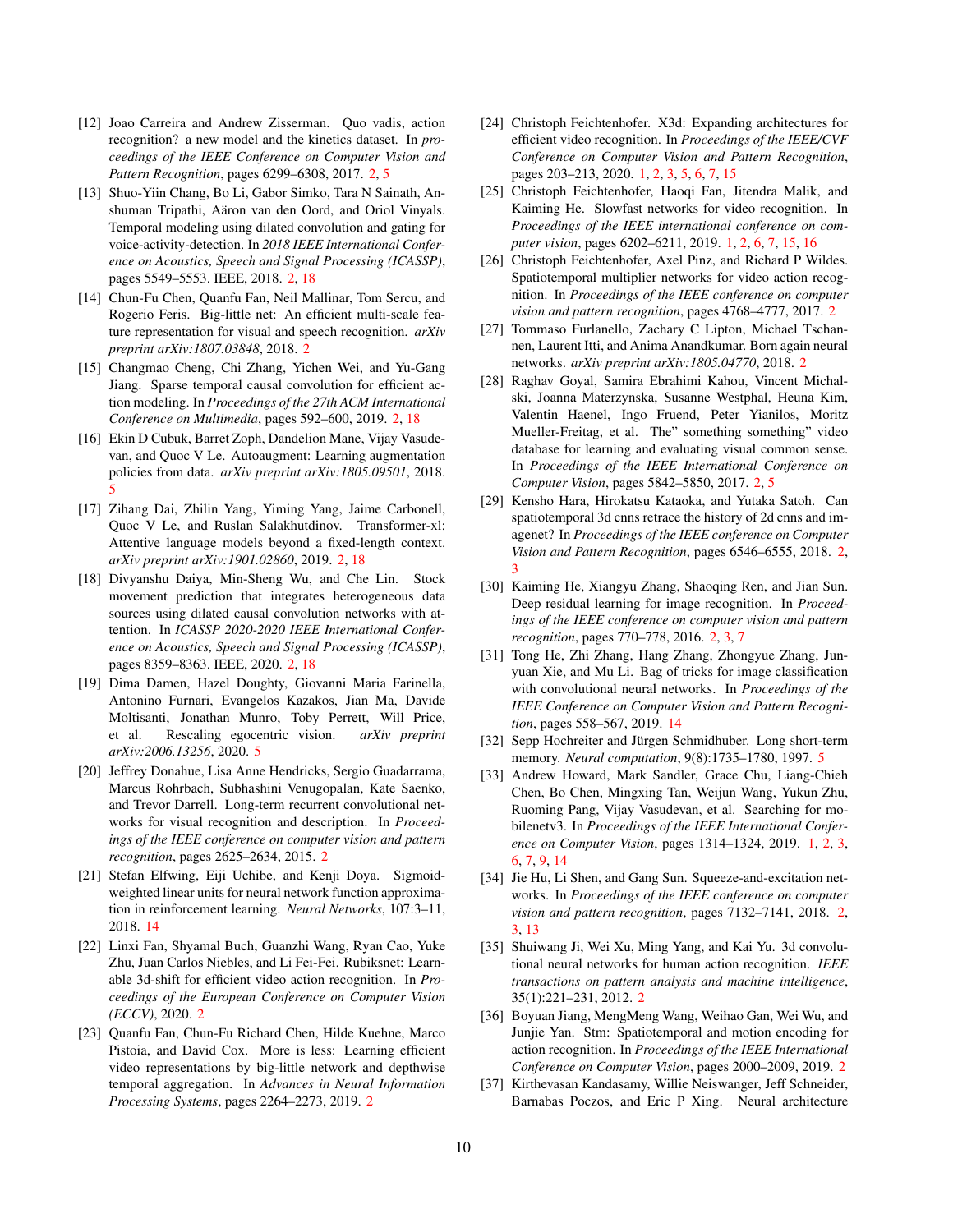search with bayesian optimisation and optimal transport. In *Advances in neural information processing systems*, pages 2016–2025, 2018. [2](#page-1-0)

- <span id="page-10-11"></span>[38] Andrej Karpathy, George Toderici, Sanketh Shetty, Thomas Leung, Rahul Sukthankar, and Li Fei-Fei. Large-scale video classification with convolutional neural networks. In *Proceedings of the IEEE conference on Computer Vision and Pattern Recognition*, pages 1725–1732, 2014. [2](#page-1-0)
- <span id="page-10-3"></span>[39] Will Kay, Joao Carreira, Karen Simonyan, Brian Zhang, Chloe Hillier, Sudheendra Vijayanarasimhan, Fabio Viola, Tim Green, Trevor Back, Paul Natsev, et al. The kinetics human action video dataset. *arXiv preprint arXiv:1705.06950*, 2017. [2,](#page-1-0) [3,](#page-2-1) [5](#page-4-0)
- <span id="page-10-16"></span>[40] Dan Kondratyuk, Mingxing Tan, Matthew Brown, and Boqing Gong. When ensembling smaller models is more efficient than single large models. *arXiv preprint arXiv:2005.00570*, 2020. [2,](#page-1-0) [7](#page-6-2)
- <span id="page-10-21"></span>[41] Heeseung Kwon, Manjin Kim, Suha Kwak, and Minsu Cho. Motionsqueeze: Neural motion feature learning for video understanding. In *European Conference on Computer Vision*, pages 345–362. Springer, 2020. [7](#page-6-2)
- <span id="page-10-18"></span>[42] Stefan Lee, Senthil Purushwalkam Shiva Prakash, Michael Cogswell, Viresh Ranjan, David Crandall, and Dhruv Batra. Stochastic multiple choice learning for training diverse deep ensembles. In D. Lee, M. Sugiyama, U. Luxburg, I. Guyon, and R. Garnett, editors, *Advances in Neural Information Processing Systems*, volume 29, pages 2119–2127. Curran Associates, Inc., 2016. [2](#page-1-0)
- <span id="page-10-26"></span>[43] Youngwan Lee, Hyung-Il Kim, Kimin Yun, and Jinyoung Moon. Diverse temporal aggregation and depthwise spatiotemporal factorization for efficient video classification. *arXiv preprint arXiv:2012.00317*, 2020. [16](#page-15-0)
- <span id="page-10-12"></span>[44] Dong Li, Zhaofan Qiu, Qi Dai, Ting Yao, and Tao Mei. Recurrent tubelet proposal and recognition networks for action detection. In *Proceedings of the European conference on computer vision (ECCV)*, pages 303–318, 2018. [2](#page-1-0)
- <span id="page-10-9"></span>[45] Xianhang Li, Yali Wang, Zhipeng Zhou, and Yu Qiao. Smallbignet: Integrating core and contextual views for video classification. In *Proceedings of the IEEE/CVF Conference on Computer Vision and Pattern Recognition*, pages 1092– 1101, 2020. [2](#page-1-0)
- <span id="page-10-20"></span>[46] Yinxiao Li, Zhichao Lu, Xuehan Xiong, and Jonathan Huang. Perf-net: Pose empowered rgb-flow net. *arXiv preprint arXiv:2009.13087*, 2020. [6](#page-5-1)
- <span id="page-10-13"></span>[47] Zhenyang Li, Kirill Gavrilyuk, Efstratios Gavves, Mihir Jain, and Cees GM Snoek. Videolstm convolves, attends and flows for action recognition. *Computer Vision and Image Understanding*, 166:41–50, 2018. [2](#page-1-0)
- <span id="page-10-1"></span>[48] Ji Lin, Chuang Gan, and Song Han. Tsm: Temporal shift module for efficient video understanding. In *Proceedings of the IEEE International Conference on Computer Vision*, pages 7083–7093, 2019. [1,](#page-0-1) [2,](#page-1-0) [4,](#page-3-1) [6,](#page-5-1) [7,](#page-6-2) [16](#page-15-0)
- <span id="page-10-14"></span>[49] Chenxi Liu, Barret Zoph, Maxim Neumann, Jonathon Shlens, Wei Hua, Li-Jia Li, Li Fei-Fei, Alan Yuille, Jonathan Huang, and Kevin Murphy. Progressive neural architecture search. In *Proceedings of the European Conference on Computer Vision (ECCV)*, pages 19–34, 2018. [2](#page-1-0)
- <span id="page-10-19"></span>[50] Rosanne Liu, Joel Lehman, Piero Molino, Felipe Petroski Such, Eric Frank, Alex Sergeev, and Jason Yosinski. An intriguing failing of convolutional neural networks and the coordconv solution. In *Advances in Neural Information Processing Systems*, pages 9605–9616, 2018. [5](#page-4-0)
- <span id="page-10-2"></span>[51] Zhaoyang Liu, Limin Wang, Wayne Wu, Chen Qian, and Tong Lu. Tam: Temporal adaptive module for video recognition. *arXiv preprint arXiv:2005.06803*, 2020. [2](#page-1-0)
- <span id="page-10-17"></span>[52] Ekaterina Lobacheva, Nadezhda Chirkova, Maxim Kodryan, and Dmitry Vetrov. On power laws in deep ensembles. *arXiv e-prints*, pages arXiv–2007, 2020. [2](#page-1-0)
- <span id="page-10-25"></span>[53] Ilya Loshchilov and Frank Hutter. Sgdr: Stochastic gradient descent with warm restarts. *arXiv preprint arXiv:1608.03983*, 2016. [14](#page-13-1)
- <span id="page-10-5"></span>[54] Mathew Monfort, Alex Andonian, Bolei Zhou, Kandan Ramakrishnan, Sarah Adel Bargal, Tom Yan, Lisa Brown, Quanfu Fan, Dan Gutfruend, Carl Vondrick, et al. Moments in time dataset: one million videos for event understanding. *IEEE Transactions on Pattern Analysis and Machine Intelligence*, pages 1–8, 2019. [2,](#page-1-0) [5](#page-4-0)
- <span id="page-10-4"></span>[55] Aaron van den Oord, Sander Dieleman, Heiga Zen, Karen Simonyan, Oriol Vinyals, Alex Graves, Nal Kalchbrenner, Andrew Senior, and Koray Kavukcuoglu. Wavenet: A generative model for raw audio. *arXiv preprint arXiv:1609.03499*, 2016. [2,](#page-1-0) [4,](#page-3-1) [18](#page-17-0)
- <span id="page-10-15"></span>[56] Hieu Pham, Melody Y Guan, Barret Zoph, Quoc V Le, and Jeff Dean. Efficient neural architecture search via parameter sharing. *arXiv preprint arXiv:1802.03268*, 2018. [2](#page-1-0)
- <span id="page-10-10"></span>[57] AJ Piergiovanni, Anelia Angelova, and Michael S Ryoo. Tiny video networks: Architecture search for efficient video models. 2020. [2,](#page-1-0) [7,](#page-6-2) [16](#page-15-0)
- <span id="page-10-23"></span>[58] Boris T Polyak and Anatoli B Juditsky. Acceleration of stochastic approximation by averaging. *SIAM journal on control and optimization*, 30(4):838–855, 1992. [14](#page-13-1)
- <span id="page-10-8"></span>[59] Zhaofan Qiu, Ting Yao, and Tao Mei. Learning spatiotemporal representation with pseudo-3d residual networks. In *proceedings of the IEEE International Conference on Computer Vision*, pages 5533–5541, 2017. [2](#page-1-0)
- <span id="page-10-7"></span>[60] Zhaofan Qiu, Ting Yao, Chong-Wah Ngo, Xinmei Tian, and Tao Mei. Learning spatio-temporal representation with local and global diffusion. In *Proceedings of the IEEE Conference on Computer Vision and Pattern Recognition*, pages 12056– 12065, 2019. [2,](#page-1-0) [6](#page-5-1)
- <span id="page-10-24"></span>[61] Prajit Ramachandran, Barret Zoph, and Quoc V Le. Searching for activation functions. *arXiv preprint arXiv:1710.05941*, 2017. [14](#page-13-1)
- <span id="page-10-22"></span>[62] Michael S Ryoo, AJ Piergiovanni, Juhana Kangaspunta, and Anelia Angelova. Assemblenet++: Assembling modality representations via attention connections-supplementary material. 2020. [7,](#page-6-2) [16](#page-15-0)
- <span id="page-10-0"></span>[63] Michael S Ryoo, AJ Piergiovanni, Mingxing Tan, and Anelia Angelova. Assemblenet: Searching for multi-stream neural connectivity in video architectures. *arXiv preprint arXiv:1905.13209*, 2019. [1,](#page-0-1) [2,](#page-1-0) [7,](#page-6-2) [14,](#page-13-1) [16](#page-15-0)
- <span id="page-10-6"></span>[64] Gunnar A Sigurdsson, Gül Varol, Xiaolong Wang, Ali Farhadi, Ivan Laptev, and Abhinav Gupta. Hollywood in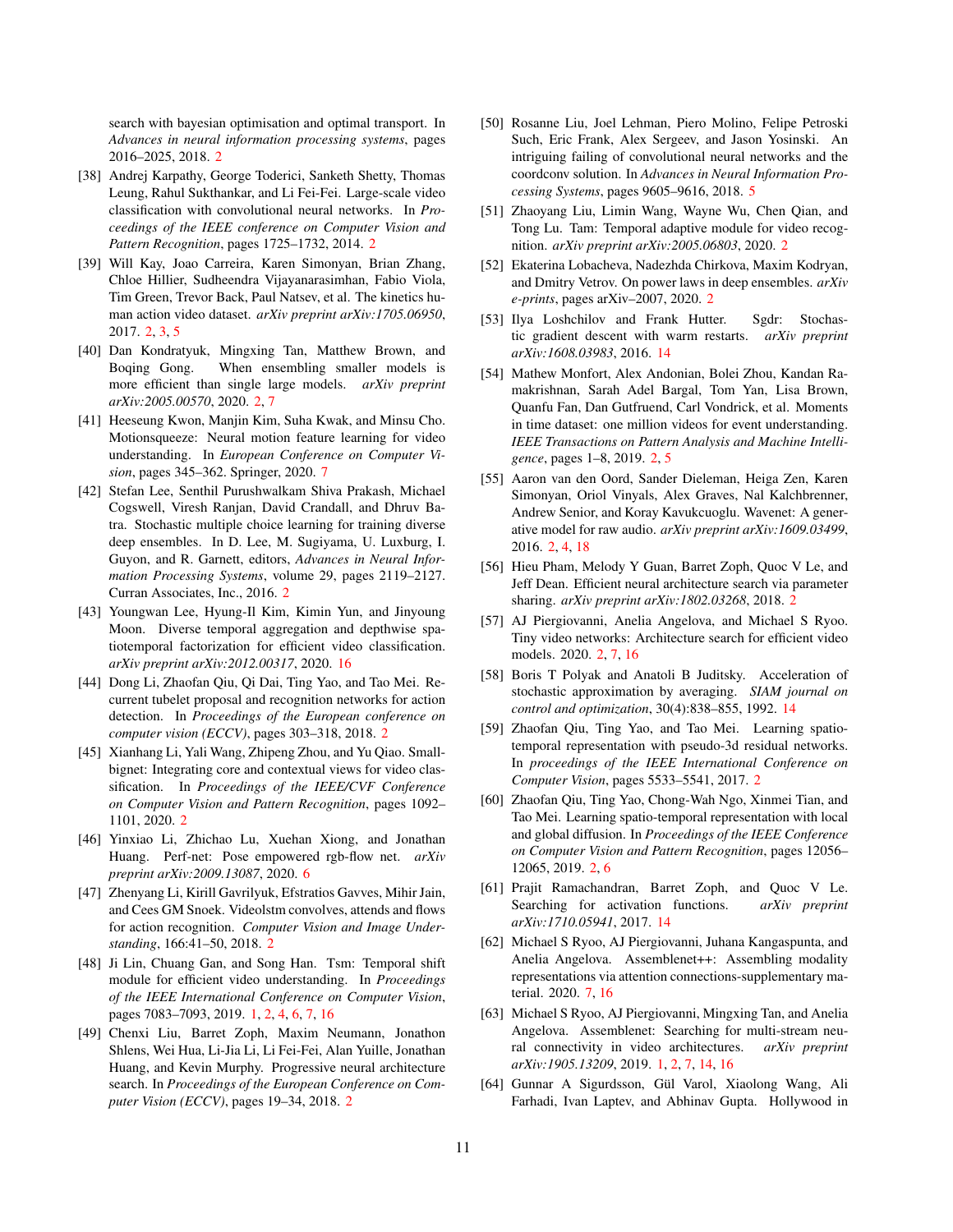homes: Crowdsourcing data collection for activity understanding. In *European Conference on Computer Vision*, pages 510–526. Springer, 2016. [2,](#page-1-0) [5](#page-4-0)

- <span id="page-11-4"></span>[65] Karen Simonyan and Andrew Zisserman. Two-stream convolutional networks for action recognition in videos. In *Advances in neural information processing systems*, pages 568– 576, 2014. [2,](#page-1-0) [4](#page-3-1)
- <span id="page-11-16"></span>[66] Karen Simonyan and Andrew Zisserman. Very deep convolutional networks for large-scale image recognition. *arXiv preprint arXiv:1409.1556*, 2014. [2](#page-1-0)
- <span id="page-11-18"></span>[67] Saurabh Singh, Derek Hoiem, and David Forsyth. Swapout: Learning an ensemble of deep architectures. In D. Lee, M. Sugiyama, U. Luxburg, I. Guyon, and R. Garnett, editors, *Advances in Neural Information Processing Systems*, volume 29, pages 28–36. Curran Associates, Inc., 2016. [2](#page-1-0)
- <span id="page-11-22"></span>[68] Alexandros Stergiou and Ronald Poppe. Learn to cycle: Time-consistent feature discovery for action recognition. *arXiv preprint arXiv:2006.08247*, 2020. [7,](#page-6-2) [16](#page-15-0)
- <span id="page-11-12"></span>[69] Lin Sun, Kui Jia, Kevin Chen, Dit-Yan Yeung, Bertram E Shi, and Silvio Savarese. Lattice long short-term memory for human action recognition. In *Proceedings of the IEEE International Conference on Computer Vision*, pages 2147– 2156, 2017. [2](#page-1-0)
- <span id="page-11-17"></span>[70] Christian Szegedy, Wei Liu, Yangqing Jia, Pierre Sermanet, Scott Reed, Dragomir Anguelov, Dumitru Erhan, Vincent Vanhoucke, and Andrew Rabinovich. Going deeper with convolutions. In *Proceedings of the IEEE Conference on Computer Vision and Pattern Recognition (CVPR)*, June 2015. [2](#page-1-0)
- <span id="page-11-15"></span>[71] Mingxing Tan, Bo Chen, Ruoming Pang, Vijay Vasudevan, Mark Sandler, Andrew Howard, and Quoc V Le. Mnasnet: Platform-aware neural architecture search for mobile. In *Proceedings of the IEEE Conference on Computer Vision and Pattern Recognition*, pages 2820–2828, 2019. [2,](#page-1-0) [3](#page-2-1)
- <span id="page-11-19"></span>[72] Mingxing Tan and Quoc V Le. Efficientnet: Rethinking model scaling for convolutional neural networks. *arXiv preprint arXiv:1905.11946*, 2019. [3,](#page-2-1) [13](#page-12-1)
- <span id="page-11-8"></span>[73] Graham W Taylor, Rob Fergus, Yann LeCun, and Christoph Bregler. Convolutional learning of spatio-temporal features. In *European conference on computer vision*, pages 140–153. Springer, 2010. [2](#page-1-0)
- <span id="page-11-6"></span>[74] Du Tran, Lubomir Bourdev, Rob Fergus, Lorenzo Torresani, and Manohar Paluri. Learning spatiotemporal features with 3d convolutional networks. In *Proceedings of the IEEE international conference on computer vision*, pages 4489–4497, 2015. [2](#page-1-0)
- <span id="page-11-10"></span>[75] Du Tran, Heng Wang, Lorenzo Torresani, and Matt Feiszli. Video classification with channel-separated convolutional networks. In *Proceedings of the IEEE International Conference on Computer Vision*, pages 5552–5561, 2019. [2](#page-1-0)
- <span id="page-11-0"></span>[76] Du Tran, Heng Wang, Lorenzo Torresani, Jamie Ray, Yann LeCun, and Manohar Paluri. A closer look at spatiotemporal convolutions for action recognition. In *Proceedings of the IEEE conference on Computer Vision and Pattern Recognition*, pages 6450–6459, 2018. [1](#page-0-1)
- <span id="page-11-20"></span>[77] Ashish Vaswani, Noam Shazeer, Niki Parmar, Jakob Uszkoreit, Llion Jones, Aidan N Gomez, Łukasz Kaiser, and Illia

Polosukhin. Attention is all you need. In *Advances in neural information processing systems*, pages 5998–6008, 2017. [5,](#page-4-0) [6](#page-5-1)

- <span id="page-11-5"></span>[78] Limin Wang, Yuanjun Xiong, Zhe Wang, and Yu Qiao. Towards good practices for very deep two-stream convnets. *arXiv preprint arXiv:1507.02159*, 2015. [2,](#page-1-0) [4](#page-3-1)
- <span id="page-11-7"></span>[79] Limin Wang, Yuanjun Xiong, Zhe Wang, Yu Qiao, Dahua Lin, Xiaoou Tang, and Luc Van Gool. Temporal segment networks: Towards good practices for deep action recognition. In *European conference on computer vision*, pages 20–36. Springer, 2016. [2,](#page-1-0) [16](#page-15-0)
- <span id="page-11-1"></span>[80] Xiaolong Wang, Ross Girshick, Abhinav Gupta, and Kaiming He. Non-local neural networks. In *Proceedings of the IEEE conference on computer vision and pattern recognition*, pages 7794–7803, 2018. [1,](#page-0-1) [2](#page-1-0)
- <span id="page-11-24"></span>[81] Ronald J Williams. Simple statistical gradient-following algorithms for connectionist reinforcement learning. *Machine learning*, 8(3-4):229–256, 1992. [13](#page-12-1)
- <span id="page-11-3"></span>[82] Wenhao Wu, Dongliang He, Xiao Tan, Shifeng Chen, Yi Yang, and Shilei Wen. Dynamic inference: A new approach toward efficient video action recognition. In *Proceedings of the IEEE/CVF Conference on Computer Vision and Pattern Recognition Workshops*, pages 676–677, 2020. [2](#page-1-0)
- <span id="page-11-21"></span>[83] Oizhe Xie, Minh-Thang Luong, Eduard Hovy, and Ouoc V Le. Self-training with noisy student improves imagenet classification. In *Proceedings of the IEEE/CVF Conference on Computer Vision and Pattern Recognition*, pages 10687– 10698, 2020. [7,](#page-6-2) [16](#page-15-0)
- <span id="page-11-9"></span>[84] Saining Xie, Chen Sun, Jonathan Huang, Zhuowen Tu, and Kevin Murphy. Rethinking spatiotemporal feature learning for video understanding. *arXiv preprint arXiv:1712.04851*, 1(2):5, 2017. [2,](#page-1-0) [13](#page-12-1)
- <span id="page-11-23"></span>[85] Saining Xie, Chen Sun, Jonathan Huang, Zhuowen Tu, and Kevin Murphy. Rethinking spatiotemporal feature learning: Speed-accuracy trade-offs in video classification. In *Proceedings of the European Conference on Computer Vision (ECCV)*, pages 305–321, 2018. [8](#page-7-3)
- <span id="page-11-11"></span>[86] Joe Yue-Hei Ng, Matthew Hausknecht, Sudheendra Vijayanarasimhan, Oriol Vinyals, Rajat Monga, and George Toderici. Beyond short snippets: Deep networks for video classification. In *Proceedings of the IEEE conference on computer vision and pattern recognition*, pages 4694–4702, 2015. [2](#page-1-0)
- <span id="page-11-13"></span>[87] Bolei Zhou, Alex Andonian, Aude Oliva, and Antonio Torralba. Temporal relational reasoning in videos. In *Proceedings of the European Conference on Computer Vision (ECCV)*, pages 803–818, 2018. [2,](#page-1-0) [16](#page-15-0)
- <span id="page-11-2"></span>[88] Linchao Zhu, Du Tran, Laura Sevilla-Lara, Yi Yang, Matt Feiszli, and Heng Wang. Faster recurrent networks for efficient video classification. In *AAAI*, pages 13098–13105, 2020. [1,](#page-0-1) [2](#page-1-0)
- <span id="page-11-14"></span>[89] Barret Zoph and Quoc V Le. Neural architecture search with reinforcement learning. *arXiv preprint arXiv:1611.01578*, 2016. [2](#page-1-0)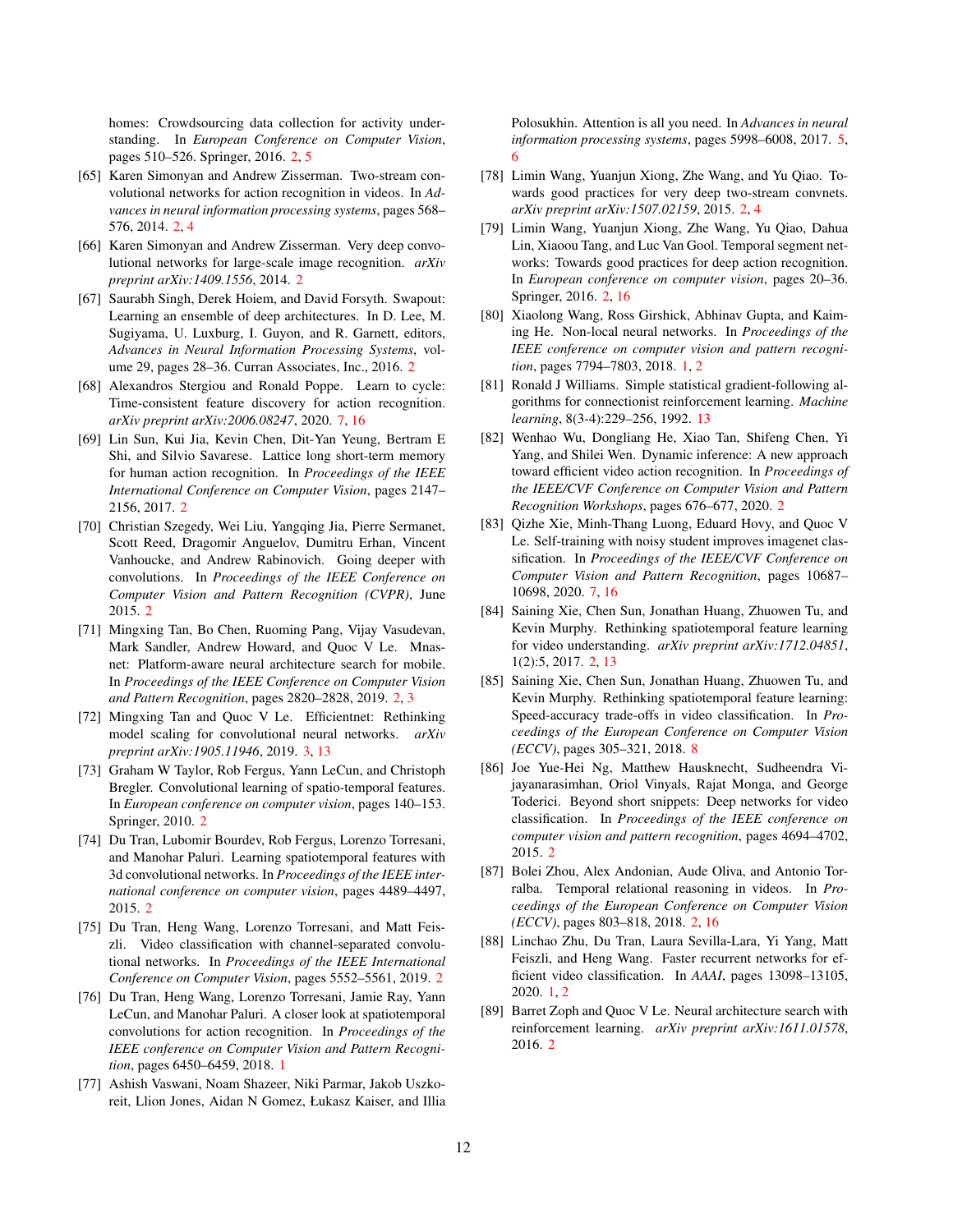# <span id="page-12-1"></span>Appendices

We supplement the main text by the following materials.

- [A](#page-12-0)ppendix A provides more details of the search space, the technique to scale the search space, and the search algorithm.
- **Appendix [B](#page-13-0)** is about the neural architectures of MoViNets A0-A7.
- Appendix [C](#page-14-0) reports additional results on the datasets studied in the main text along with ablation studies.

# <span id="page-12-0"></span>A. MoViNet Architecture Search

#### A.1 Scaling Algorithm for the Search Space

To produce models that scale well, we progressively expand the search space across width, depth, input resolution, and frame rate, like EfficientNet [\[72\]](#page-11-19). Specifically, we use a single scaling parameter  $\phi$  to define the size of our search space. Then we define the following coefficients:

depth: 
$$
d = \alpha^{\phi} = 1.36^{\phi}
$$
  
base width:  $w = \beta^{\phi} = 1.18^{\phi}$   
resolution:  $r = \gamma^{\phi} = 1.16^{\phi}$   
frame-rate:  $f = \delta^{\phi} = 1.24^{\phi}$ 

such that  $\alpha \beta^2 \gamma^2 \delta \approx 4$ . This will ensure that an increase in  $\phi$  by 1 will multiply the average model size in the search space by 4. Here we use a multiplier of 4 (instead of 2) to spread out our search spaces so that we can run the same search space with multiple efficiency targets and sample our desired target model size from it.

As a result, our parameters for a given search space is the following:

depth:  $L \in \{d, \ldots, 10d\}$ base width:  $c^{\text{base}} \in \{16w, 24w, 48w, 96w, 96w, 192w\}$ resolution:  $S = 224r$ frame-rate:  $\tau = 5f$ .

We round each of the above parameters to the nearest multiple of 8. If  $\phi = 0$ , this forms the base search space for MoViNet-A2. Note that  $c^{expand}$  is defined relative to  $c^{base}$ , so we do not need coefficients for it.

We found coefficients  $\alpha$ ,  $\beta$ ,  $\gamma$ ,  $\delta$  using a random search over these parameters. More specifically, we select values in the range [1.05, 1.40] at increments of 0.05 to represent possible values of the coefficients. We ensure that the choice of coefficients is such that  $\alpha \beta^2 \gamma^2 \delta \approx 4$ , where the initial computation target for each frame is 300 MFLOPs. For each combination, we scale the search space by the coefficients where  $\phi = 1$ , and randomly sample three architectures from each search space. We train models for a selected search space for 10 epochs, averaging the results of the accuracy for that search space. Then we select the coefficients that maximize the resulting accuracy. Instead of selecting a single set of coefficients, we average the top 5 candidates to produce the final coefficients. While the sample size of models is small and would be prone to noise, we find that the small averages work well in practice.

### A.2 Search Algorithm

During search, we train a one-shot model using Tu-NAS [\[4\]](#page-8-5) that overlaps all possible architectures into a hypernetwork. At every step during optimization, we alternate between learning the network weights and learning a policy  $\pi$  which we use to randomly sample a path through the hypernetwork to produce an initially random network architecture.  $\pi$  is learned using REINFORCE [\[81\]](#page-11-24), optimized on the quality of sampled architectures, defined as the absolute reward consisting of the sampled network's accuracy and cost. At each stage, the RL controller must choose a single categorical decision to select an architectural component. The network architecture is a result of binding a value to each decision. For example, the decision might choose between a spatial 1x3x3 convolution and a temporal 5x1x1 convolution. We use FLOPs as the cost metric for architecture search, and use Kinetics 600 as the dataset to optimize for efficient video networks. During search, we obtain validation set accuracies on a held-out subset of the Kinetics 600 training set, training for a total of 90 epochs.

The addition of  $SE$  [\[34\]](#page-9-5) to our search space increases FLOPs by such a small amount  $( $0.1\%$ )$  that the search enables it for all layers. SE plays a similar role as the feature gating in S3D-G [\[84\]](#page-11-9), except with a nonlinear squeeze inside the projection operation.

### A.3 Stream Buffers for NAS

We apply the stream buffers to MoViNets as a separate step after NAS in the main text. We can also leverage them for NAS to reduce memory usage during search. Memory poses one of the biggest challenges for NAS, as models are forced to use a limited number of frames and small batch sizes to be able to keep the models in memory during optimization. While this does not prevent us from performing search outright, it requires the use of accelerators with very high memory requirements, requiring a high cost of entry. To circumvent this, we can use stream buffers with a small clip size to reduce memory. As a result, we can increase the total embedded frames and increase the batch size to provide better model accuracy estimation while running NAS. Table [7](#page-13-2) provides an example of an experiment where the use of a stream buffer can reduce memory requirements in this manner. Using a stream buffer, we can reduce the input size from a single clip of 16 frames to 2 clips of 8 frames each,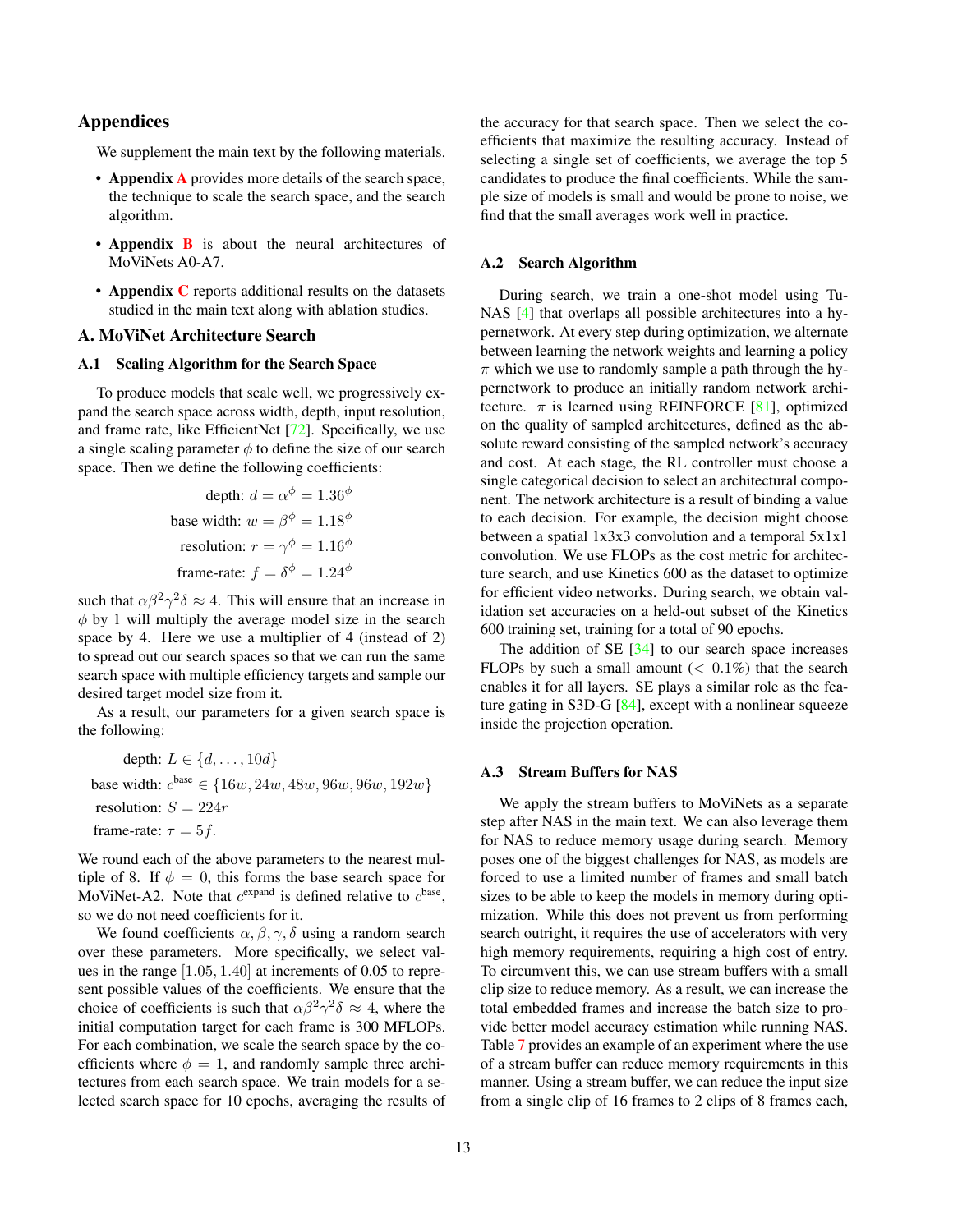<span id="page-13-1"></span>

| <b>CONFIG</b>                               |                                                             | FULL INPUT BATCH SIZE Memory TOP-1 |                                              |      |
|---------------------------------------------|-------------------------------------------------------------|------------------------------------|----------------------------------------------|------|
| No Buffer<br>Buffer (8 frames)<br>No Buffer | $16 \times 172^2$<br>$16 \times 172^2$<br>$16 \times 172^2$ |                                    | 8 5.8 GB 55.9<br>16 6.6 GB<br>16 10.4 GB OOM | 58.5 |

<span id="page-13-2"></span>Table 7. Effect of Stream Buffer on NAS (Kinetics 600). We measure the effect of NAS on MoViNet-A0 when using a stream buffer vs. without on the same input. By embedding half the input at a time, we can double the batch size to improve the average NAS held-out accuracy without significantly increasing GPU memory per device.

and double the batch size. This results in a relatively modest increase in memory, compared to not using the buffer where we can run into out-of-memory (OOM) issues.

We note that the values of  $b$  in each layer influences the memory consumption of the model. This is dependent entirely on the temporal kernel width of the 3D convolution. If  $k = 5$ , then we only need to cache the last 4 frames. b could be larger, but but it will result in extra frames we will discard, so we set it to the smallest value to conserve memory. Therefore, it is not necessary to specify it directly with NAS, as NAS is only concerned with the kernel sizes. However, we can add an objective to NAS to minimize memory usage, which will apply pressure to reduce the temporal kernel widths and therefore will indirectly affect the value of b in each layer. Reducing memory consumption even further by keeping kernel sizes can be explored in future work.

### <span id="page-13-0"></span>B. Architectures of MoViNets

See Tables [17,](#page-18-0) [18,](#page-18-1) [19,](#page-18-2) [20,](#page-19-0) [21,](#page-19-1) and [22](#page-20-0) for the architecture definitions of MoViNet A0-A5 (we move the tables to the final pages of the Appendices to reduce clutter). For MoViNet-A6, we ensemble architectures A4 and A5 using the strategy described in the main text, i.e., we train both models independently and apply an arithmetic mean on the logits during inference. All layers of all models have SE layers enabled, so we remove this search hyperparameter from all tables for brevity.

### B.1 More Details of the Architectures and Training

We apply additional changes to our architectures and model training to improve performance even further. To improve convergence speed in searching and training we use ReZero [\[3\]](#page-8-12) by applying zero-initialized learnable scalar weights that are multiplied with features before the final sum in a residual block. We also apply skip connections that are traditionally used in ResNets, adding a 1x1x1 convolution in the first layer of each block which may change the base channels or downsample the input. However, we modify this to be similar to ResNet-D [\[31\]](#page-9-24) where we apply 1x3x3 spatial average pooling before the convolution to



<span id="page-13-3"></span>Figure 6. Effect of Frame-Rate on Efficiency on Kinetics 600. We train and evaluate each model with 50, 80, and 120 frames at 5fps, 8fps, and 12fps respectively.

improve feature representations.

We apply Polyak averaging  $[58]$  to the weights after every optimization step, using an Exponential Moving Average (EMA) with decay 0.99. We adopt the Hard Swish activation function, which is a variant of SiLU/Swish [\[21,](#page-9-25) [61\]](#page-10-24) proposed by MobileNetV3 [\[33\]](#page-9-2) that is friendlier to quantization and CPU inference. We use the RMSProp optimizer with momentum 0.9 and a base learning rate of 1.8. We train for 240 epochs with a batch size of 1024 with synchronized batch normalization on all datasets and decay the learning rate using a cosine learning rate schedule [\[53\]](#page-10-25) with a linear warm-up of 5 epochs.

We use a softmax cross-entropy loss with label smoothing 0.1 during training, except for Charades where we apply sigmoid cross-entropy to handle the multiple-class labels per video. For Charades, we aggregate predictions across frames similar to AssembleNet [\[63\]](#page-10-0), where we apply a softmax across frames before applying temporal global average pooling to find multiple action classes that may occur in different frames.

Some works also expand the resolution for inference. For instance, X3D-M trains with a  $224^2$  resolution while evaluating  $256<sup>2</sup>$  when using spatial crops. We evaluate all of our models on the same resolution as training to make sure the FLOPs per frame during inference is unchanged from training.

Our choice of frame-rates can vary from model to model, providing different optimality depending on the architecture. We plot the accuracy of training various MoViNets on Kinetics 600 with different frame-rates in Figure [6.](#page-13-3) Most models have good efficiency at 50 frames (5fps) or 80 frames (8fps) per video. However, we can see MoViNet-A4 benefits from a higher frame-rate of 12fps. For Charades, we use 64 frames at 6fps for both training and inference.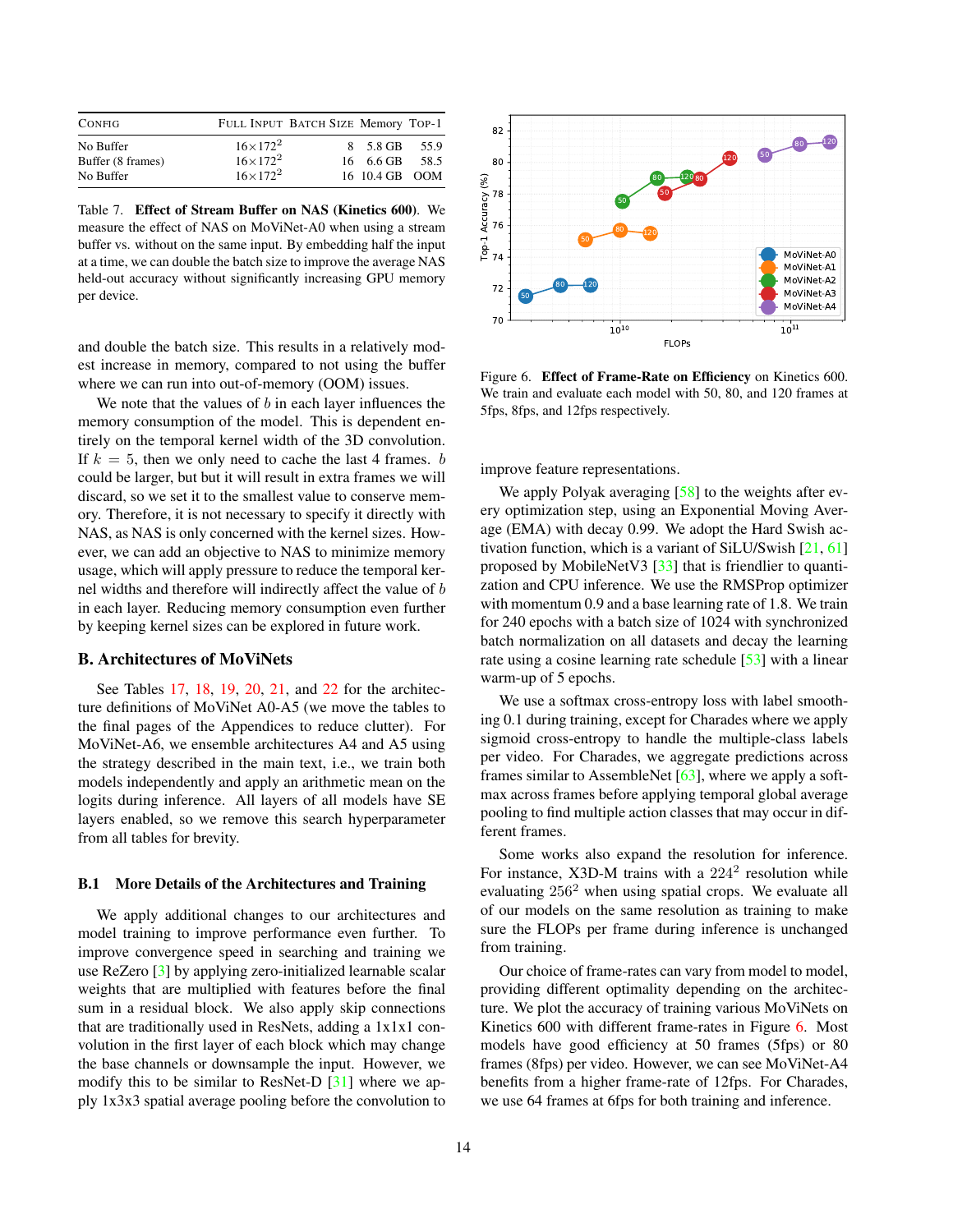<span id="page-14-1"></span>

<span id="page-14-2"></span>Figure 7. Standard Convolution vs. Causal Convolution. The figure illustrates the effective receptive field along a sequence of frames. The temporal kernel size is 3, with padding shown in white. Causal convolution can be performed efficiently by padding only on one side of the time axis thus to force the output causality.

# <span id="page-14-0"></span>C. More Implementation Details and Experiments

### C.1 Implementing Causal Convolution by Padding

To make a temporal convolution operation causal, we can apply a simple padding trick which shifts the receptive field forward such that the convolutional kernel is centered at the frame furthest into the future. Figure [7](#page-14-2) illustrates this effect. With a normal 3D convolution operation with kernel size  $(k_t, k_h, k_w)$  and stride  $s = 1$ , the padding with respect to dimension  $i$  is given as:

$$
p_i^{\text{left}}, p_i^{\text{right}} = \begin{cases} \left(\frac{k_i - 1}{2}, \frac{k_i - 1}{2}\right) & \text{if } x \text{ is odd} \\ \left(\frac{k_i - 2}{2}, \frac{k_i}{2}\right) & \text{otherwise.} \end{cases} (4)
$$

where  $p_i^{\text{left}}$ ,  $p_i^{\text{right}}$  are the left and right padding amounts respectively. For causal convolutions, we transform  $p_t$  as:

$$
p_t^{\text{left causal}}, p_t^{\text{right causal}} = (p_t^{\text{left}} + p_t^{\text{right}}, 0). \tag{5}
$$

such that the effective temporal receptive field of a voxel at time position t only spans  $(0, t]$ .

#### C.2 Additional Details of Datasets

We note that for all the Kinetics datasets are gradually shrinking over time due to videos being taken offline, making it difficult to compare against less recent works. We report on the most recently available videos. While putting our work at a disadvantage compared to previous work, we wish to make comparisons more fair for future work. Nevertheless, we report the numbers as-is and report the reduction of examples in the datasets in Table [8.](#page-14-3)

We report full results of all models in the following tables: Table [9](#page-14-4) for Kinetics 400, Table [10](#page-14-5) for Kinetics 600 (with top-5 accuracy), Table [11](#page-15-1) for Kinetics 700, Table [12](#page-15-2) for Moments in Time, Table [13](#page-15-3) for Charades, Table [14](#page-15-4) for Something-Something V2, and Table [15](#page-15-5) for Epic Kitchens 100. For a table of results on Kinetics 600, see Table [10](#page-14-5) and also the main text.

| <b>DATASET</b> | TRAIN                                   | VALID RELEASED |
|----------------|-----------------------------------------|----------------|
| Kinetics 400   | 215,435 (87.5%) 17,686 (88.4%) May 2017 |                |
| Kinetics 600   | 364,305 (92.8%) 27,764 (92.5%)          | Aug 2018       |
| Kinetics 700   | 524,595 (96.2%) 33,567 (95.9%)          | Jul 2019       |

<span id="page-14-3"></span>Table 8. The number of examples available for each of the Kinetics dataset splits at the time of writing (Sept 20, 2020) along with the percentages compared to examples available on release. Each dataset loses about 4% of its examples per year.

| <b>MODEL</b>       |      |      | TOP-1 TOP-5 GFLOPS PARAM |       |
|--------------------|------|------|--------------------------|-------|
| <b>MoViNet-A0</b>  | 65.8 | 87.4 | 2.71                     | 3.1M  |
| MoViNet-A1         | 72.7 | 91.2 | 6.02                     | 4.6M  |
| X3D-XS [24]        | 69.5 |      | 23.3                     | 3.8M  |
| MoViNet-A2         | 75.0 | 92.3 | 10.3                     | 4.8M  |
| $X3D-S$ $[24]$     | 73.5 |      | 76.1                     | 3.8M  |
| MoViNet-A3         | 78.2 | 93.8 | 56.9                     | 5.3M  |
| $X3D-M [24]$       | 76.0 | 92.3 | 186                      | 3.8M  |
| MoViNet-A4         | 80.5 | 94.5 | 105                      | 5.9M  |
| X3D-L [24]         | 77.5 | 92.9 | 744                      | 6.1M  |
| MoViNet-A5         | 80.9 | 94.9 | 281                      | 15.7M |
| X3D-XL [24]        | 79.1 | 93.9 | 1452                     | 11.0M |
| <b>MoViNet-A6</b>  | 81.5 | 95.3 | 386                      | 31.4M |
| X3D-XXL [24]       | 80.4 | 94.6 | 5800                     | 20.3M |
| TimeSformer-L [5]  | 80.7 | 94.7 | 7140                     | 120M  |
| ViViT-L/16x2 $[2]$ | 81.3 | 94.7 | 3990                     | 88.9M |

<span id="page-14-4"></span>Table 9. Accuracy of MoViNet on Kinetics 400.

| <b>MODEL</b>             |      |      | TOP-1 Top-5 GFLOPS Param |            |
|--------------------------|------|------|--------------------------|------------|
| MoViNet-A0               | 71.5 | 90.4 | 2.71                     | 3.1M       |
| MoViNet-A0-Stream        | 70.3 | 90.1 | 2.73                     | 3.1M       |
| MoViNet A1               | 76.0 | 92.6 | 6.02                     | 4.6M       |
| MoViNet-A1-Stream        | 75.6 | 92.8 | 6.06                     | 4.6M       |
| MoViNet-A2               | 77.5 | 93.4 | 10.3                     | 4.8M       |
| <b>MoViNet-A2-Stream</b> | 76.5 | 93.3 | 10.4                     | 4.8M       |
| MoViNet-A3               | 80.8 | 94.5 | 56.9                     | 5.3M       |
| MoViNet-A3 + AutoAugment | 81.3 | 95.3 | 56.9                     | 5.3M       |
| MoViNet-A4               | 81.2 | 94.9 | 105                      | 4.9M       |
| MoViNet-A4 + AutoAugment | 83.0 | 96.0 | 105                      | 4.9M       |
| $X3D-M [24]$             | 78.8 | 94.5 | 186                      | 3.8M       |
| MoViNet-A5               | 82.7 | 95.7 |                          | 281 15.7M  |
| MoViNet-A5 + AutoAugment | 84.3 | 96.4 |                          | 281 15.7M  |
| MoViNet-A6               | 83.5 | 96.2 |                          | 386 15.7M  |
| MoViNet-A6 + AutoAugment | 84.8 | 96.5 |                          | 386 15.7M  |
| X3D-XL [24]              | 81.9 | 95.5 |                          | 1452 11.0M |
| SlowFast-R50 $[25]$      | 78.8 | 94.0 |                          | 1080 34.4M |
| SlowFast-R101 $[25]$     | 81.8 | 95.1 |                          | 7020 59.9M |
|                          |      |      |                          |            |

<span id="page-14-5"></span>Table 10. Accuracy of MoViNet on Kinetics 600 with additional top-5 data.

#### C.3 Single-Clip vs. Multi-Clip Evaluation

We report all of our results on a *single* view without multi-clip evaluation. Additionally, we report the total number of frames used for evaluation and the frame rate (note that the evaluation frames can exceed the total number of frames in the reference video when subclips overlap).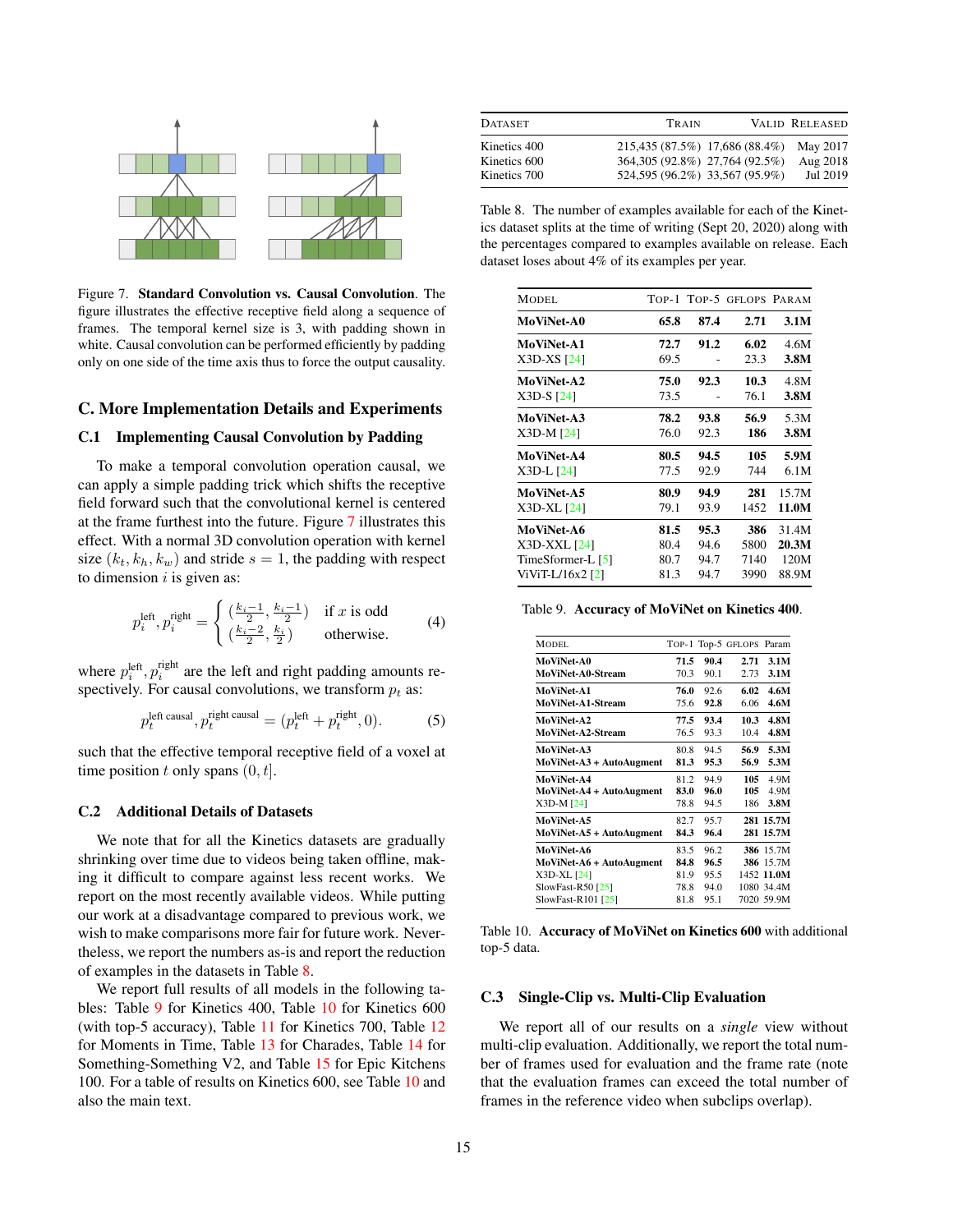<span id="page-15-0"></span>

| MODEL.                               | TOP-1 | <b>GFLOPS PARAM</b> |       |
|--------------------------------------|-------|---------------------|-------|
| MoViNet-A0                           | 58.5  | 2.71                | 3.1M  |
| <b>MoViNet-A1</b>                    | 63.5  | 6.02                | 4.6M  |
| MoViNet-A2                           | 66.7  | 10.3                | 4.8M  |
| MoViNet-A3                           | 68.0  | 56.9                | 5.3M  |
| MoViNet-A4                           | 70.7  | 105                 | 4.9M  |
| MoViNet-A5                           | 71.7  | 281                 | 15.7M |
| MoViNet-A6                           | 72.3  | 386                 | 31.4M |
| SlowFast-R101 [25, 1]                | 70.2  | 3200                | 30M   |
| SlowFast-R152 [25, 1]                | 71.6  | 9500                | 80M   |
| EfficientNet-L2 (pretrain) $[83, 1]$ | 76.2  | 15400               | 480M  |

<span id="page-15-1"></span>Table 11. Accuracy of MoViNet on Kinetics 700.

| MODEL.                            |             | TOP-1 GELOPS PARAM |       |
|-----------------------------------|-------------|--------------------|-------|
| <b>MoViNet-A0</b>                 | 27.5        | 4.07               | 3.1M  |
| <b>MoViNet-A1</b>                 | <b>32.0</b> | 9.03               | 4.6M  |
| TVN-1 [57]                        | 23.1        | 13.0               | 11.1M |
| <b>MoViNet-A2</b>                 | 34.3        | 15.5               | 4.8M  |
| MoViNet-A2-Stream                 | 33.6        | 15.6               | 4.8M  |
| TVN-2 $[57]$                      | 24.2        | 17.0               | 110M  |
| MoViNet-A3                        | 35.6        | 35.6               | 5.3M  |
| TVN-3 $[57]$                      | 25.4        | 69.0               | 69.4M |
| MoViNet-A4                        | 37.9        | 98.4               | 4.9M  |
| TVN-4 $[57]$                      | 27.8        | 106                | 44.2M |
| MoViNet-A5                        | 39.1        | 175                | 15.7M |
| SRTG-R3D-34 [68]                  | 28.5        | 220                |       |
| MoViNet-A6                        | 40.2        | 274                | 31.4M |
| ResNet3D-50 [63]                  | 27.2        |                    |       |
| SRTG-R3D-50 [68]                  | 30.7        | 300                |       |
| SRTG-R3D-101 [68]                 | 33.6        | 350                |       |
| AssembleNet-50 (RGB+Flow) $[63]$  | 31.4        | 480                | 37.3M |
| AssembleNet-101 (RGB+Flow) $[63]$ | 34.3        | 760                | 53.3M |
| $ViViT-L/16x2 [2]$                | 38.0        | 3410               | 100M  |

<span id="page-15-2"></span>Table 12. Accuracy of MoViNet on Moments in Time. All MoViNets are evaluated on 75 frames at 25 fps.

As seen in Figure 1 and Table 2 (in the main text), switching from a multi-clip to single-clip X3D model on Kinetics 600 (where we cover the entire 10-second clip) results in much higher computational efficiency per video. Existing work typically factors out FLOPs in terms of FLOPs per subclip, but it can hide the true cost of computation, since we can keep adding more clips to boost accuracy higher.

We also evaluate the differences between training the same MoViNet-A2 model on smaller clips vs. longer clips and evaluating the models with multi-clip vs. single-clip, as seen in Figure [8.](#page-16-0) For multi-clip evaluation, we can see that accuracy improves when the number of clips fill the whole duration of the video (this can be seen at 5 clips for 8 training frames and at 3 clips for 16 training frames), and only

| MODEL.                            |      | MAP GFLOPS PARAM |       |
|-----------------------------------|------|------------------|-------|
| MoViNet-A2                        | 32.5 | 6.59             | 4.8M  |
| TVN-1 [57]                        | 32.2 | 13.0             | 11.1M |
| $TVN-2 [57]$                      | 32.5 | 17.0             | 110M  |
| TVN-3 $[57]$                      | 33.5 | 69.0             | 69.4M |
| MoViNet-A4                        | 48.5 | 90.4             | 4.9M  |
| TVN-4 [57]                        | 35.4 | 106              | 44.2M |
| MoViNet-A6                        | 63.2 | 306              | 31.4M |
| AssembleNet-50 (RGB+Flow) [63]    | 53.0 | 700              | 37.3M |
| AssembleNet-101 (RGB+Flow) $[63]$ | 58.6 | 1200             | 53.3M |
| AssembleNet++ (RGB+Flow+Seg)[62]  | 59.8 | 1300             |       |
| SlowFast 16x8 R101 [25]           | 45.2 | 7020             | 59.9M |

<span id="page-15-3"></span>Table 13. Accuracy of MoViNet on Charades.

| MODEL.                  |      |      | TOP-1 Top-5 GFLOPS Param |           |
|-------------------------|------|------|--------------------------|-----------|
| MoViNet-A0              | 61.3 | 88.2 | 2.71                     | 3.1M      |
| MoViNet-A0-Stream       | 60.9 | 88.3 | 2.73                     | 3.1M      |
| <b>TRN [87]</b>         | 48.8 | 77.6 | 33.0                     |           |
| MoViNet-A1              | 62.7 | 89.0 | 6.02                     | 4.6M      |
| MoViNet-A1-Stream       | 61.6 | 87.3 | 6.06                     | 4.6M      |
| MoViNet-A2              | 63.5 | 89.0 | 10.3                     | 4.8M      |
| MoViNet-A2-Stream       | 63.1 | 89.0 | 10.4                     | 4.8M      |
| <b>TSM [48]</b>         | 63.4 | 88.5 |                          | 390 24.3M |
| VoV3D-M (16 frame) [43] | 63.2 | 88.2 | 34.2                     | 3.3M      |
| MoViNet-A3              | 64.1 | 88.8 | 23.7                     | 5.3M      |
| VoV3D-M (32 frame) [43] | 65.2 | 89.4 | 69.0                     | 3.3M      |
| VoV3D-L (32 frame) [43] | 67.3 | 90.5 | 125                      | 5.8M      |
| ViViT-L/16x2 [2]        | 65.4 | 89.8 | 3410                     | 100M      |

<span id="page-15-4"></span>Table 14. Accuracy of MoViNet on Something-Something V2. All MoViNets are evaluated on 50 frames at 12 fps. For shorter clips with fewer than 50 frames, we repeat the video sequence from the beginning.

| MODEL.            |      |      |      | <b>ACTION VERB NOUN GELOPS PARAM</b> |       |
|-------------------|------|------|------|--------------------------------------|-------|
| <b>MoViNet-A0</b> | 36.8 | 64.8 | 47.4 | 1.74                                 | 3.1M  |
| <b>MoViNet-A2</b> | 41.2 | 67.1 | 52.3 | 7.59                                 | 4.8M  |
| <b>MoViNet-A4</b> | 44.4 | 68.8 | 56.2 | 42.2                                 | 4.9M  |
| <b>MoViNet-A5</b> | 44.5 | 69.1 | 55.1 | 74.9                                 | 15.7M |
| <b>MoViNet-A6</b> | 47.7 | 72.2 | 57.3 | 117                                  | 31.4M |
| ViViT-L/16x2 [2]  | 44.0 | 66.4 | 56.8 | 3410                                 | 100M  |
| TSM [48]          | 38.3 | 67.9 | 49.0 |                                      |       |
| SlowFast [25]     | 38.5 | 65.6 | 50.0 |                                      |       |
| TSN [79]          | 33.2 | 60.2 | 46.0 |                                      |       |
|                   |      |      |      |                                      |       |

<span id="page-15-5"></span>Table 15. Top-1 Accuracy of MoViNet on Epic Kitchens 100 on Action, Verb, and Noun classes. All MoViNets are evaluated on 32 frames at 12 fps.

very slightly improves as we add more clips. However, if we train MoViNet-A2 on 16 frames and evaluate on 80 frames (so that we cover all 10 seconds of the video), this results in higher accuracy than the same number of frames using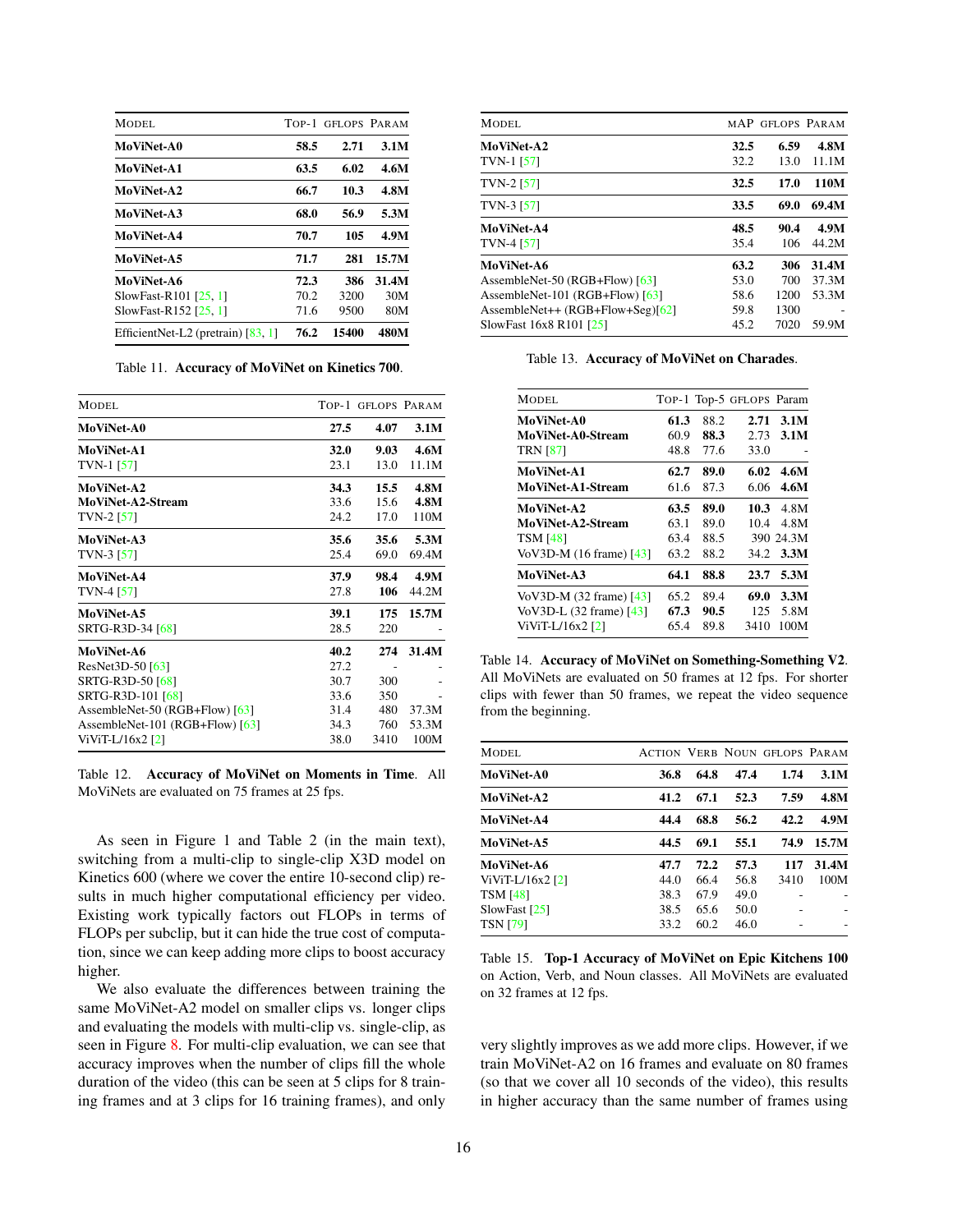

<span id="page-16-0"></span>Figure 8. Single vs. Multi-Clip Evaluation on Kinetics 600. A comparison between the number of training frames and the number of eval frames and clips. The number of clips are shown inside each datapoint, where applicable. Other datapoints are evaluated on single clips. We use MoViNet-A2 with frame stride 3 for all datapoints.

multi-clip eval. Furthermore, we can boost this accuracy even higher if we use 48 frames to train our model. Using stream buffers, we can reduce memory usage of training so that we can train using 48 frames while only using the memory of embedding 16 frames at a time.

### C.4 Streaming vs. Non-Streaming Evaluation

One question we have wondered is if the distribution of features learned is different from streaming and nonstreaming architectures. In Figure [9,](#page-16-1) we plot the average accuracy across Kinetics 600 of a model evaluated on a single frame by embedding an entire video, pooling across spatial dimensions, and applying the classification layers independently on each frame.

We first notice that the accuracy MobileNetV3 and MoViNet-A2 exhibit a Laplace distribution, on average peaking at the center frame of each video. Since MobileNetV3 is evaluated on each frame independently, we can observe that the most salient part of the actions is on average in the video's midpoint. This is a good indicator that the videos in Kinetics are trimmed very well to center around the most salient part of each action. Likewise, MoViNet-A2, with balanced 3D convolutions, has the same characteristics as MobileNetV3, just with higher accuracy.

However, the dynamics of streaming MoViNet-A2 with causal convolutions is entirely different. The distribution of accuracy fluctuates and varies more than non-streaming architectures. By removing the ability for the network to see all frames as a whole with causal convolutions, the aggregation of features is not the same as when using balanced convolutions. Despite this difference, overall, the accuracy dif-



<span id="page-16-1"></span>Figure 9. Difference Between Streaming and Base MoViNets. The plot displays the average accuracy across the Kinetics 600 dataset of an embedded model by applying the classification layers independently on each frame. Shading around each solid line indicates one standard deviation.

ference across all videos is only about 1%. And by looking at top-5 accuracy in Table [10,](#page-14-5) we can notice that streaming architectures nearly perform the same, despite the apparent information loss when transitioning to a model with a timeunidirectional receptive field.

### C.5 Long Video Sequences

Figure [10](#page-17-1) shows how training clip duration affects the accuracy of a model evaluated at different durations. We can see that MoViNet can generalize well beyond the original clip duration it was trained with, always improving in accuracy with more frames. However, the model does notably worse if evaluated on clips with shorter durations than it was trained on. Longer clip duration for training translates to better accuracy for evaluation on longer clips overall. And with a stream buffer, we can train on even longer sequences to boost evaluation performance even higher.

However, we also see we can operate frame-by-frame with stream buffers, substantially saving memory, showing better memory efficiency than multi-clip approaches and requiring constant memory as the number of input frames increase (and therefore temporal receptive field). Despite the accuracy reduction, we can see MoViNet-Stream models perform very well on long video sequences and are still more efficient than X3D which requires splitting videos into smaller subclips. We encourage future work using multiclip evaluation to report results without overlapping subclips, which not only provides a much more representative accuracy measurement, tends to be more efficient as well.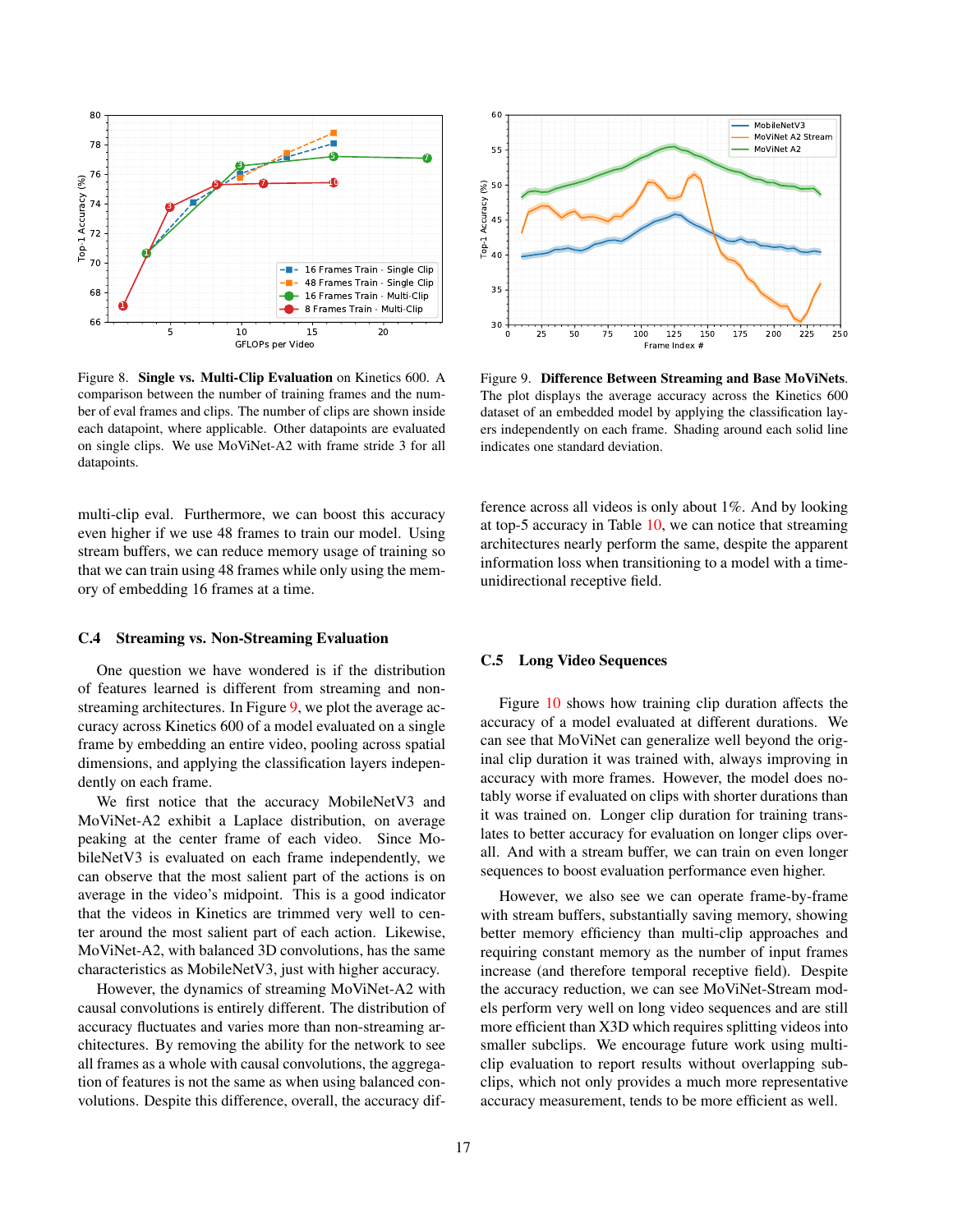<span id="page-17-0"></span>

<span id="page-17-1"></span>Figure 10. Generalization to Longer Clips. A display of how duration of a clip during training affects the evaluation accuracy of different clip durations during evaluation. We use MoViNet-A2 with frame stride 3 for all datapoints.

| MODEL.               |      |      | TOP-1 GFLOPS PARAMS |
|----------------------|------|------|---------------------|
| MoViNet-A2b-3D       | 79.O | 17.1 | 4.8M                |
| $MoViNet-A2b-(2+1)D$ | 794  | 16.8 | 5.0M                |

<span id="page-17-2"></span>Table 16. 3D vs.  $(2+1)$ D on Kinetics 600.

### C.6 Stream Buffers with Other Operations

WaveNet [\[55\]](#page-10-4) introduces causal convolution, where the receptive field on a stack of 1D convolutions is forced to only see activations up to the current time step, as opposed to balanced convolutions which expand their receptive fields in both directions. We take inspiration from causal convolutions  $[15, 13, 18]$  $[15, 13, 18]$  $[15, 13, 18]$  $[15, 13, 18]$  $[15, 13, 18]$  to design stream buffers. However, WaveNet only proposes 1D convolutions for generative modeling, using them for their autoregressive property. We generalize the idea of causal convolution to any local operation, and introduce stream buffers to be able to use causal operations for online inference, allowing frame-byframe predictions. In addition, Transformer-XL [\[17\]](#page-9-15) caches activations in a temporal buffer much like our work, for use in long-range sequence modeling. However, the model is only causal across fixed sequences while our work can be causal across individual frames, and can even vary the number of frames in each clip (so long as frames are consecutive with no gaps or overlaps between clips). We can apply the same principle to other operations as well to generalize causal operations. Note that this approach is not inherently tied to any data type or modality. Stream buffers can also be used to model many kinds of temporal data, e.g., audio, text.

(2+1)D CNNs. Additionally, support for efficient 3D convolutions on mobile devices is currently fragmented, while 2D convolutions are well supported. We include the option to search for (2+1)D architectures, splitting up any 3D depthwise convolutions into a 2D spatial convolution followed by a 1D temporal convolution. We show that trivially changing a 3D architecture to (2+1)D decreases FLOPs while also keeping similar accuracy, as seen in table [16.](#page-17-2) Here we define MoViNet-A2b as a searched model similar to MoViNet-A2.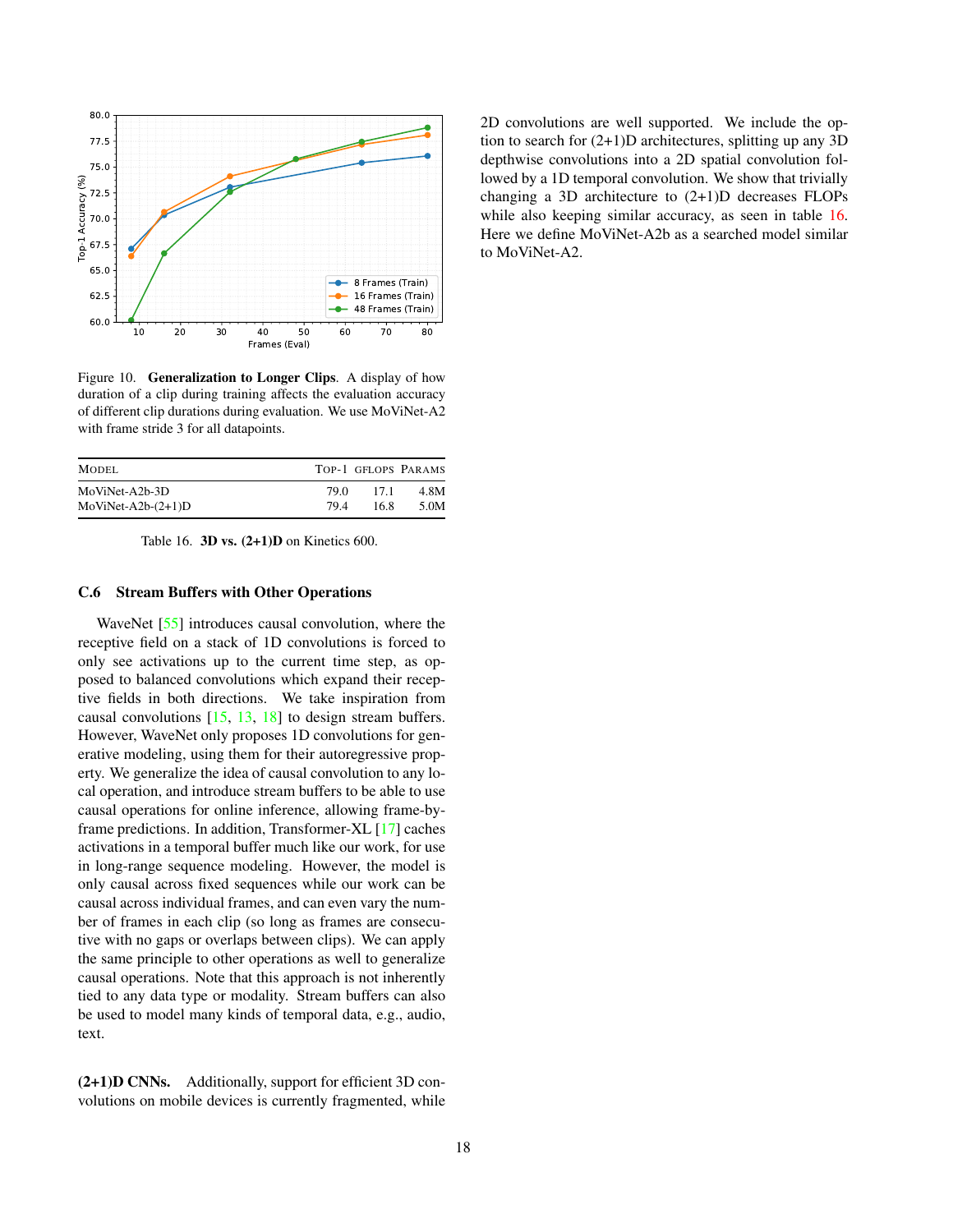| <b>STAGE</b>                                     | <b>OPER ATION</b>                                                                                                | <b>OUTPUT SIZE</b>                                  |
|--------------------------------------------------|------------------------------------------------------------------------------------------------------------------|-----------------------------------------------------|
| data<br>conv <sub>1</sub>                        | stride 5, RGB<br>$1 \times 3^2$ , 8                                                                              | $50 \times 172^2$<br>$50 \times 86^2$               |
| block <sub>2</sub>                               | $ 1 \times 5^2, 8, 40 $                                                                                          | $50 \times 43^2$                                    |
| blocka                                           | $5 \times 3^2$ , 32, 80<br>$3 \times 3^2$ , 32, 80<br>$3 \times 3^2$ , 32, 80                                    | $50 \times 21^2$                                    |
| $block_{4}$                                      | $5 \times 3^2$ , 56, 184<br>$3\times3^2$ , 56, 112<br>$3 \times 3^2$ , 56, 184                                   | $50 \times 10^2$                                    |
| block <sub>5</sub>                               | $5 \times 3^2$ , 56, 184<br>$3\times3^2$ , 56, 184<br>$3 \times 3^2$ , 56, 184<br>$3\times3^2$ , 56, 184         | $50 \times 10^2$                                    |
| $block_{6}$                                      | $5 \times 3^2$ , 104, 344<br>$1 \times 5^2$ , 104, 280<br>$1 \times 5^2$ , 104, 280<br>$1 \times 5^2$ , 104, 344 | $50 \times 5^2$                                     |
| conv <sub>7</sub><br>pools<br>dense <sub>9</sub> | $1 \times 1^2$ , 480<br>$50 \times 5^2$<br>$1 \times 1^2$ , 2048                                                 | $50 \times 5^2$<br>$1 \times 1^2$<br>$1 \times 1^2$ |
| $dense_{10}$                                     | $1 \times 1^2,600$                                                                                               | $1 \times 1^2$                                      |

<span id="page-18-0"></span>Table 17. MoViNet-A0 Architecture.

| <b>STAGE</b>        | <b>OPERATION</b>                                                                                                                                                                                                          | <b>OUTPUT SIZE</b> |
|---------------------|---------------------------------------------------------------------------------------------------------------------------------------------------------------------------------------------------------------------------|--------------------|
| data                | stride 5, RGB                                                                                                                                                                                                             | $50 \times 172^2$  |
| conv <sub>1</sub>   | $1 \times 3^2$ , 16                                                                                                                                                                                                       | $50 \times 86^2$   |
| block <sub>2</sub>  | $1 \times 5^2$ , 16, 40<br>$3 \times 3^2$ , 16, 40                                                                                                                                                                        | $50 \times 43^2$   |
| block <sub>3</sub>  | $3 \times 3^2$ , 40, 96<br>$3 \times 3^2$ , 40, 120<br>$3 \times 3^2$ , 40, 96<br>$3\times3^2$ , 40, 96                                                                                                                   | $50 \times 21^2$   |
| $block_{4}$         | $5 \times 3^2$ , 64, 216<br>$3\times3^2$ , 64, 128<br>$3\times3^2$ , 64, 216<br>$3\times3^2$ , 64, 168<br>$3\times3^2$ , 64, 216                                                                                          | $50 \times 10^2$   |
| block <sub>5</sub>  | $5 \times 3^2$ , 64, 216<br>$3\times3^2$ , 64, 216<br>$3\times3^2$ , 64, 216<br>$3 \times 3^2$ , 64, 128<br>$1 \times 5^2$ , 64, 128                                                                                      | $50 \times 10^2$   |
| $block_6$           | $3\times3^2$ , 64, 216<br>$5 \times 3^2$ , 136, 456<br>$1 \times 5^2$ , 136, 360<br>$1\times5^2$ , 136, 360<br>$1\times5^2$ , 136, 360<br>$1 \times 5^2$ , 136, 456<br>$3\times3^2$ , 136, 456<br>$1\times3^2$ , 136, 544 | $50 \times 5^2$    |
| conv <sub>7</sub>   | $1 \times 1^2,600$                                                                                                                                                                                                        | $50 \times 5^2$    |
| pool <sub>8</sub>   | $50 \times 5^2$                                                                                                                                                                                                           | $1 \times 1^2$     |
| denseq              | $1 \times 1^2$ , 2048                                                                                                                                                                                                     | $1 \times 1^2$     |
| dense <sub>10</sub> | $1 \times 1^2$ , 600                                                                                                                                                                                                      | $1 \times 1^2$     |

<span id="page-18-1"></span>Table 18. MoViNet-A1 Architecture.

| <b>STAGE</b>                                            | <b>OPERATION</b>                                                                                                                                                                                                             | <b>OUTPUT SIZE</b>                     |
|---------------------------------------------------------|------------------------------------------------------------------------------------------------------------------------------------------------------------------------------------------------------------------------------|----------------------------------------|
| data<br>conv <sub>1</sub>                               | stride 5, RGB<br>$1 \times 3^2$ , 16                                                                                                                                                                                         | $50 \times 224^2$<br>$50 \times 112^2$ |
| block <sub>2</sub>                                      | $1 \times 5^2$ , 16, 40<br>$3 \times 3^2$ , 16, 40<br>$3 \times 3^2$ , 16, 64                                                                                                                                                | $50 \times 56^2$                       |
| block <sub>3</sub>                                      | $3 \times 3^2$ , 40, 96<br>$3 \times 3^2$ , 40, 120<br>$3 \times 3^2$ , 40, 96<br>$3 \times 3^2$ , 40, 96<br>$3 \times 3^2$ , 40, 120                                                                                        | $50 \times 28^2$                       |
| block <sub>4</sub>                                      | $5 \times 3^2$ , 72, 240<br>$3 \times 3^2$ , 72, 160<br>$3 \times 3^3$ , 72, 160<br>$3 \times 3^2$ , 72, 240<br>$3 \times 3^2$ , 72, 192<br>$3 \times 3^2$ , 72, 240<br>$5 \times 3^2$ , 72, 240<br>$3 \times 3^2$ , 72, 240 | $50 \times 14^2$                       |
| block <sub>5</sub>                                      | $3\times3^2$ , 72, 240<br>$3\times3^2$ , 72, 240<br>$3 \times 3^2$ , 72, 240<br>$1 \times 5^2$ , 72, 144<br>$3 \times 3^2$ , 72, 240                                                                                         | $50 \times 14^{2}$                     |
| block <sub>6</sub>                                      | $5 \times 3^2$ , 144, 480<br>$1 \times 5^2$ , 144, 384<br>$1 \times 5^2$ , 144, 384<br>$1 \times 5^2$ , 144, 480<br>$1 \times 5^2$ , 144, 480<br>$3\times3^2$ , 144, 480<br>$1\times3^2$ , 144, 576                          | $50 \times 7^2$                        |
| conv <sub>7</sub>                                       | $1 \times 1^2, 640$<br>$50 \times 7^2$                                                                                                                                                                                       | $50 \times 7^2$<br>$1 \times 1^2$      |
| pool <sub>8</sub><br>dense <sub>9</sub><br>$dense_{10}$ | $1 \times 1^2$ , 2048<br>$1 \times 1^2,600$                                                                                                                                                                                  | $1 \times 1^2$<br>$1 \times 1^2$       |

<span id="page-18-2"></span>Table 19. MoViNet-A2 Architecture.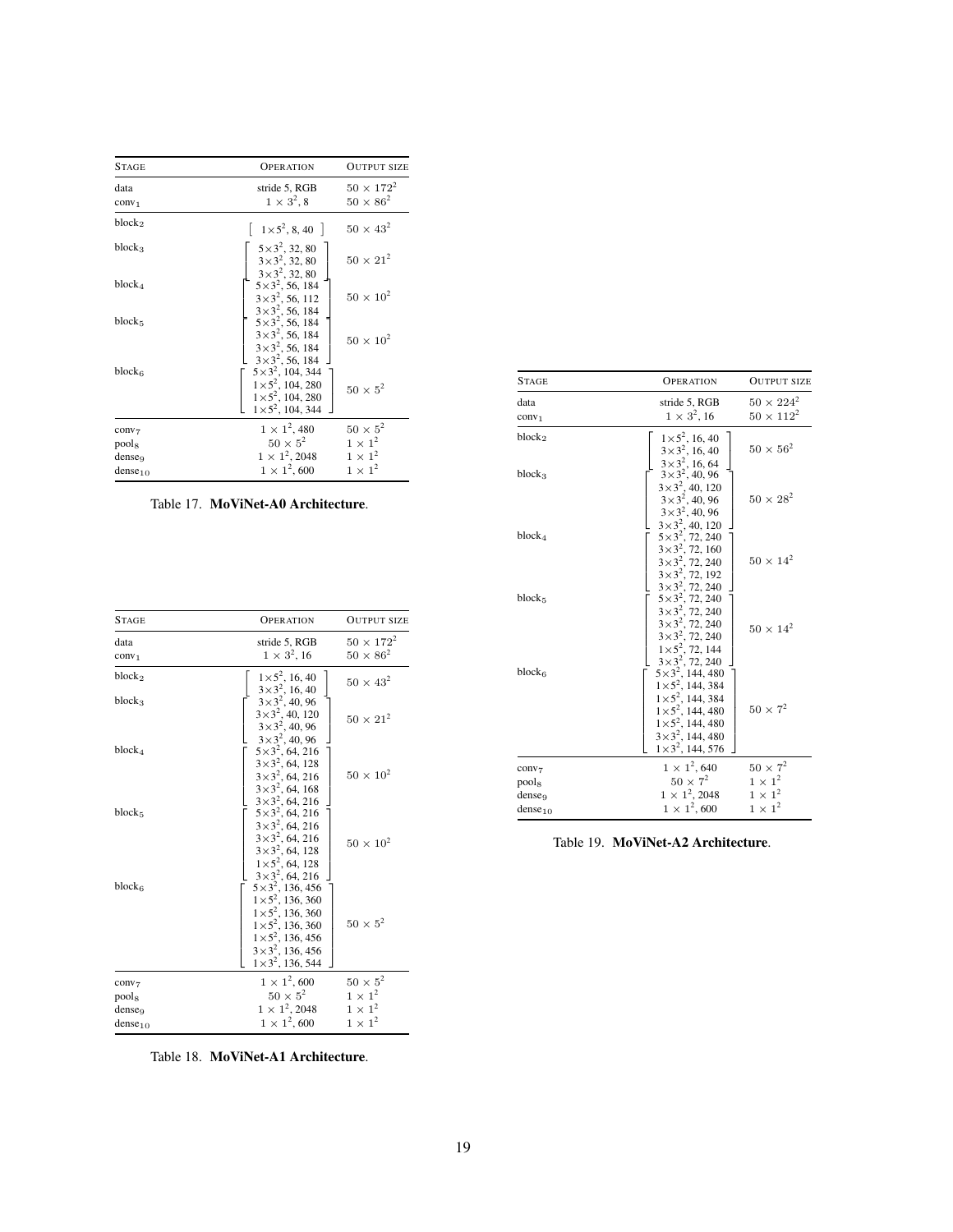| <b>STAGE</b>        | <b>OPERATION</b>                                                                                                                                                                                                                                                                               | <b>OUTPUT SIZE</b>   |
|---------------------|------------------------------------------------------------------------------------------------------------------------------------------------------------------------------------------------------------------------------------------------------------------------------------------------|----------------------|
| data                | stride 5, RGB                                                                                                                                                                                                                                                                                  | $120 \times 256^2$   |
| conv <sub>1</sub>   | $1 \times 3^2$ , 16                                                                                                                                                                                                                                                                            | $120 \times 128^{2}$ |
| block <sub>2</sub>  | $1 \times 5^2$ , 16, 40<br>$3 \times 3^2$ , 16, 40<br>$3 \times 3^2$ , 16, 64<br>$3 \times 3^2$ , 16, 40                                                                                                                                                                                       | $120 \times 64^{2}$  |
| block <sub>3</sub>  | $3\times3^2$ , 48, 112<br>$3\times3^2$ , 48, 144<br>$3\times3^2$ , 48, 112<br>$1 \times 5^2$ , 48, 112<br>$3 \times 3^2$ , 48, 144                                                                                                                                                             | $120 \times 32^{2}$  |
| $block_{4}$         | $3\times3^2$ , 48, 144<br>$5 \times 3^2$ , 80, 240<br>$3 \times 3^2$ , 80, 152<br>$3 \times 3^2$ , 80, 240<br>$3 \times 3^2$ , 80, 192<br>$3\times3^2$                                                                                                                                         | $120 \times 16^2$    |
| block <sub>5</sub>  | $3\times3^2$ , 80, 240<br>$5\times3^2$ , 88, 264<br>$3\times3^2$ , 88, 264<br>$3 \times 3^2$ , 88, 264<br>$3 \times 3^2$ , 88, 264<br>$1 \times 5^2$ , 88, 160<br>$3\times3^2$ , 88, 264<br>$3\times3^2$ , 88, 264<br>$3\times3^2$ , 88, 264                                                   | $120 \times 16^{2}$  |
| block <sub>6</sub>  | $5 \times 3^2$ , 168, 560<br>$1 \times 5^2$ , 168, 448<br>$1 \times 5^2$ , 168, 448<br>$1 \times 5^2$ , 168, 560<br>$1 \times 5^2$ , 168, 560<br>$3 \times 3^2$ , 168, 560<br>$1 \times 5^2$ , 168, 448<br>$1 \times 5^2$ , 168, 448<br>$3 \times 3^2$ , 168, 560<br>$1 \times 3^2$ , 168, 672 | $120 \times 8^2$     |
| conv <sub>7</sub>   | $1 \times 1^2$ , 744                                                                                                                                                                                                                                                                           | $120 \times 8^2$     |
| pools               | $120 \times 8^2$                                                                                                                                                                                                                                                                               | $1 \times 1^2$       |
| dense <sub>9</sub>  | $1 \times 1^2$ , 2048                                                                                                                                                                                                                                                                          | $1 \times 1^2$       |
| dense <sub>10</sub> | $1 \times 1^2,600$                                                                                                                                                                                                                                                                             | $1 \times 1^2$       |

<span id="page-19-0"></span>Table 20. MoViNet-A3 Architecture.

| STAGE                                                            | <b>OPERATION</b>                                                                                                                                                                                                                                                                                                                             | <b>OUTPUT SIZE</b>                                                    |
|------------------------------------------------------------------|----------------------------------------------------------------------------------------------------------------------------------------------------------------------------------------------------------------------------------------------------------------------------------------------------------------------------------------------|-----------------------------------------------------------------------|
| data<br>conv <sub>1</sub>                                        | stride 5, RGB<br>$1 \times 3^2$ , 24                                                                                                                                                                                                                                                                                                         | $80 \times 290^2$<br>$80 \times 145^2$                                |
| block <sub>2</sub><br>$block_{3}$                                | $1 \times 5^2$ , 24, 64                                                                                                                                                                                                                                                                                                                      | $80 \times 72^2$                                                      |
|                                                                  | $1 \times 5^2$ , 24, 64<br>$3 \times 3^2$ , 24, 64<br>$3 \times 3^2$ , 24, 64<br>$3 \times 3^2$ , 24, 64<br>$3 \times 3^2$ , 24, 96<br>$3 \times 3^2$ , 24, 96<br>$3 \times 3^2$ , 24, 64<br>$5 \times 3^2$ , 56, 168<br>$3 \times 3^2$ , 56, 168<br>$3 \times 3^2$ , 56, 136<br>$3 \times 3^2$ , 56, 188<br>$3 \times 3^2$                  | $80 \times 36^2$                                                      |
| $block_{4}$                                                      | $3 \times 3^2$ , 96, 320<br>$3 \times 3^2$ , 96, 160<br>$3 \times 3^2$ , 96, 320<br>$3 \times 3^2$ , 96, 192<br>$3 \times 3^2$ , 96, 320<br>$3 \times 3^2$ , 96, 152<br>$3 \times 3^2$ , 96, 320                                                                                                                                             | $80 \times 18^2$                                                      |
| block <sub>5</sub>                                               | $3 \times 3^2$ , 96, 320<br>$3 \times 3^2$ , 96, 256<br>$3 \times 3^2$ , 96, 320<br>$5 \times 3^2$ , 96, 320<br>$3 \times 3^2$ , 96, 320<br>$3 \times 3^2$ , 96, 320<br>$1 \times 5^2$ , 96, 192<br>$1 \times 5^2$ , 96, 192<br>$3 \times 3^2$ , 96, 320<br>$3 \times 3^2$ , 96, 320<br>$3 \times 3^2$ , 96, 320<br>$3 \times 3^2$ , 96, 192 | $80 \times 18^2$                                                      |
| block6                                                           | $3 \times 3^2$ , 96, 192<br>$3 \times 3^2$ , 96, 320<br>$3 \times 3^2$ , 96, 320<br>$5 \times 3^2$ , 192, 512<br>$1 \times 5^2$ , 192, 512<br>$1 \times 5^2$ , 192, 512<br>$1 \times 5^2$ , 192, 640<br>$1 \times 5^2$ , 192, 640<br>$1 \times 5^2$ , 192, 640<br>$1 \times 5^2$ , 192, 512<br>$1 \times 5^2$ , 192                          | $80 \times 9^2$                                                       |
| conv <sub>7</sub><br>pools<br>dense <sub>9</sub><br>$dense_{10}$ | $1 \times 1^2$ , 856<br>$80 \times 9^2$<br>$1 \times 1^2$ , 2048<br>$1 \times 1^2,600$                                                                                                                                                                                                                                                       | $80 \times 9^2$<br>$1 \times 1^2$<br>$1 \times 1^2$<br>$1 \times 1^2$ |

<span id="page-19-1"></span>Table 21. MoViNet-A4 Architecture.